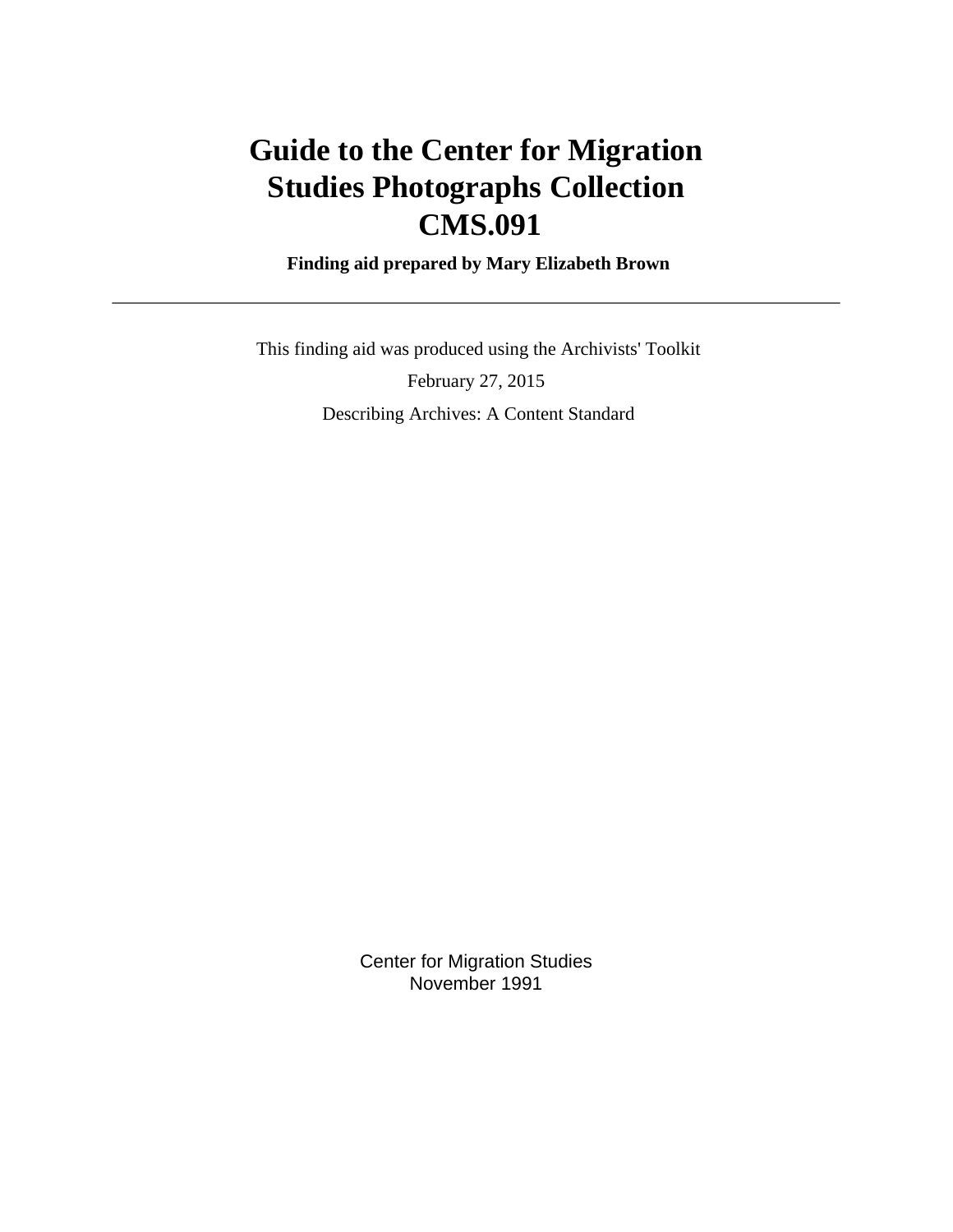# **Table of Contents**

| Division 2: Correspondence related to Images, A Pictorial History of Italian Americans 14 |  |
|-------------------------------------------------------------------------------------------|--|
|                                                                                           |  |
|                                                                                           |  |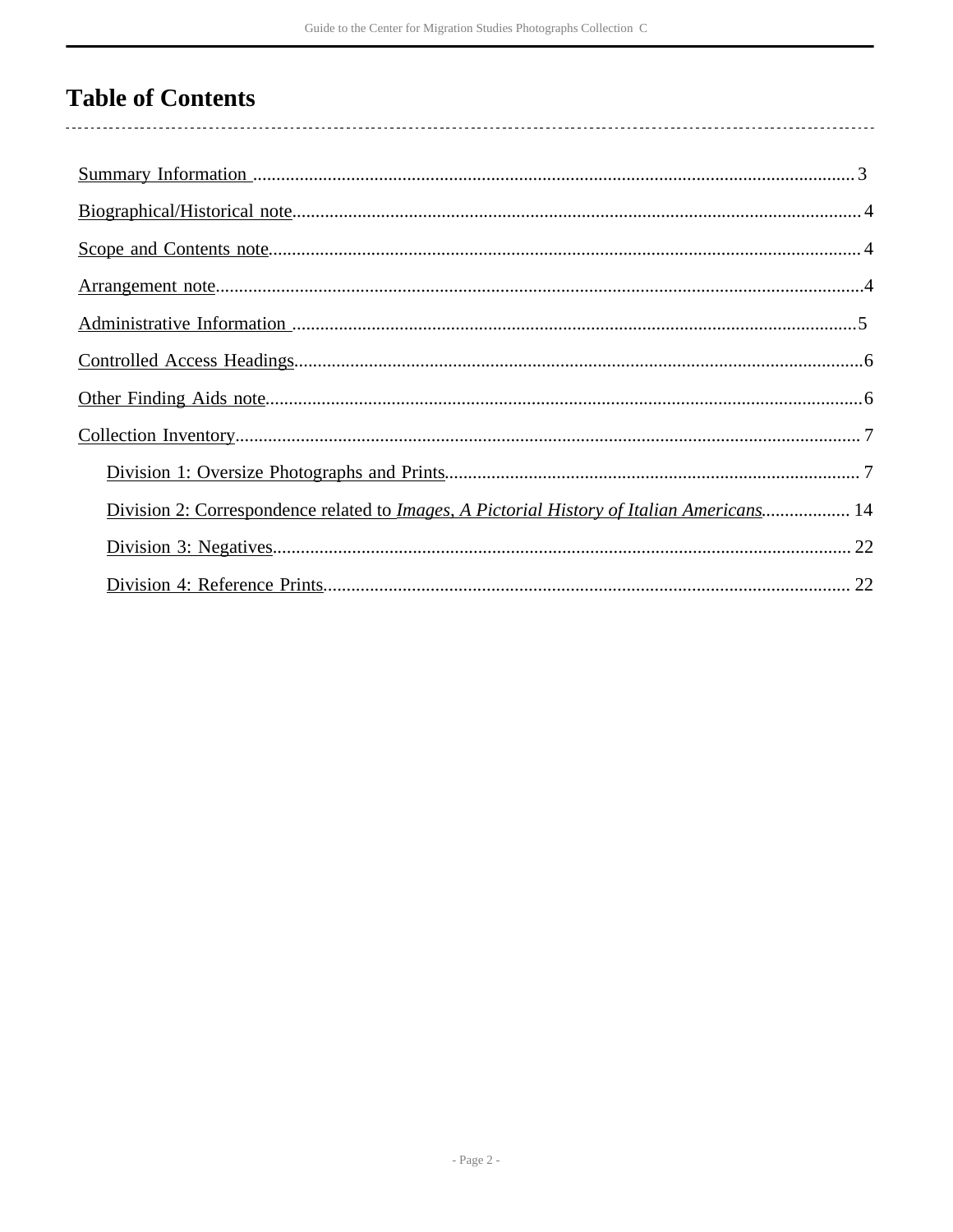## <span id="page-2-0"></span>**Summary Information**

| <b>Repository</b>                                    | <b>Center for Migration Studies</b>                                                                                                                                                                                                                                                                                                                                                                                                                                                                                                                                                            |
|------------------------------------------------------|------------------------------------------------------------------------------------------------------------------------------------------------------------------------------------------------------------------------------------------------------------------------------------------------------------------------------------------------------------------------------------------------------------------------------------------------------------------------------------------------------------------------------------------------------------------------------------------------|
| <b>Creator</b>                                       | Center for Migration Studies (U.S.).                                                                                                                                                                                                                                                                                                                                                                                                                                                                                                                                                           |
| <b>Title</b>                                         | Center for Migration Studies Photographs Collection                                                                                                                                                                                                                                                                                                                                                                                                                                                                                                                                            |
| Date [inclusive]                                     | 1870s-1970s                                                                                                                                                                                                                                                                                                                                                                                                                                                                                                                                                                                    |
| <b>Extent</b>                                        | 18.0 Linear feet in one oversize box, eight manuscript boxes, and 19<br>binders.                                                                                                                                                                                                                                                                                                                                                                                                                                                                                                               |
| Language                                             | English                                                                                                                                                                                                                                                                                                                                                                                                                                                                                                                                                                                        |
| Language of Materials note Materials are in English. |                                                                                                                                                                                                                                                                                                                                                                                                                                                                                                                                                                                                |
| <b>Abstract</b>                                      | The Center for Migration Studies of New York (CMS) is an educational<br>institute/think tank devoted to the study of international migration, to<br>the promotion of understanding between immigrants and receiving<br>communities, and to public policies that safeguard the dignity and rights<br>of migrants, refugees and newcomers (www.cmsny.org). The collection<br>contains prints and negatives, mostly taken by T.J. Marino and other<br>photographers. The collection also contains correspondence related to the<br>publication, Images, A Pictorial History of Italian Americans. |

### **Preferred Citation note**

Center for Migration Studies of New York; Center for Migration Studies Photographs Collection (CMS 091); Box; Folder.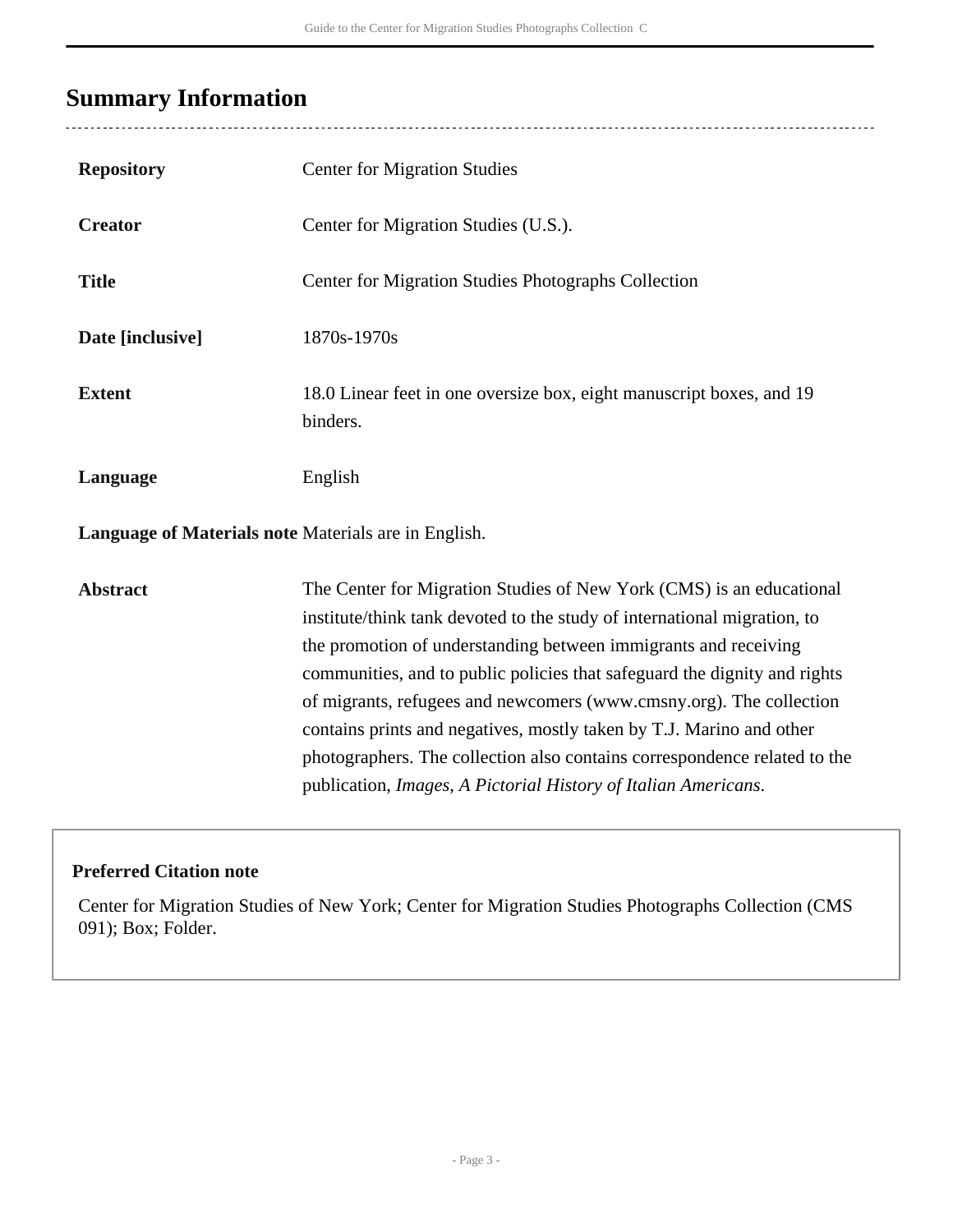## <span id="page-3-0"></span>**Biographical/Historical note**

The Center for Migration Studies of New York (CMS) is an educational institute/think tank devoted to the study of international migration, to the promotion of understanding between immigrants and receiving communities, and to public policies that safeguard the dignity and rights of migrants, refugees and newcomers. The Center for Migration Studies was established by the Congregation of Saint Charles (The Scalabrini Fathers) in 1964 as part of the order's apostolate to care for immigrants. The Scalabrinian Congregation was founded in 1887 by Bishop John Baptist Scalabrini, in order to accompany millions of Italians who were migrating to the United States. From the end of the 19th century until post-World War II, the Scalabrinians worked to establish parishes, schools, hospitals, migrant service centers, cultural centers, orphanages, nursing homes, cooperatives, migrant associations and service committees. During the 1960s, the Scalabrinian Congregation extended its mission to all migrants and expanded its outreach worldwide. As a result, the programs and services that help migrants have multiplied, especially for the neediest and most vulnerable migrants, refugees, internally displaced people and seafarers. The Center for Migration Studies was one of these projects.

### <span id="page-3-1"></span>**Scope and Contents note**

This collection contains photographs, prints, and negatives, the majority of which were taken by T.J. Marino. The negatives and photographs are mostly undescribed, but oversized materials depict well known Italian Americans, migration agencies, and lithographs from *Harper's Weekly*. There is also a significant amount of correspondence related to the creation of the *Images, A Pictorial History of Italian Americans*.

### <span id="page-3-2"></span>**Arrangement note**

Division 1: Oversize Photographs and Prints Division 2: Correspondence related to *Images* Division 3: Negatives Series I: 35-millimeter negatives Series II. Archival negatives Division 4: Reference Prints Series I. Photographs CMS owns that are not drawn from any of its archival collections.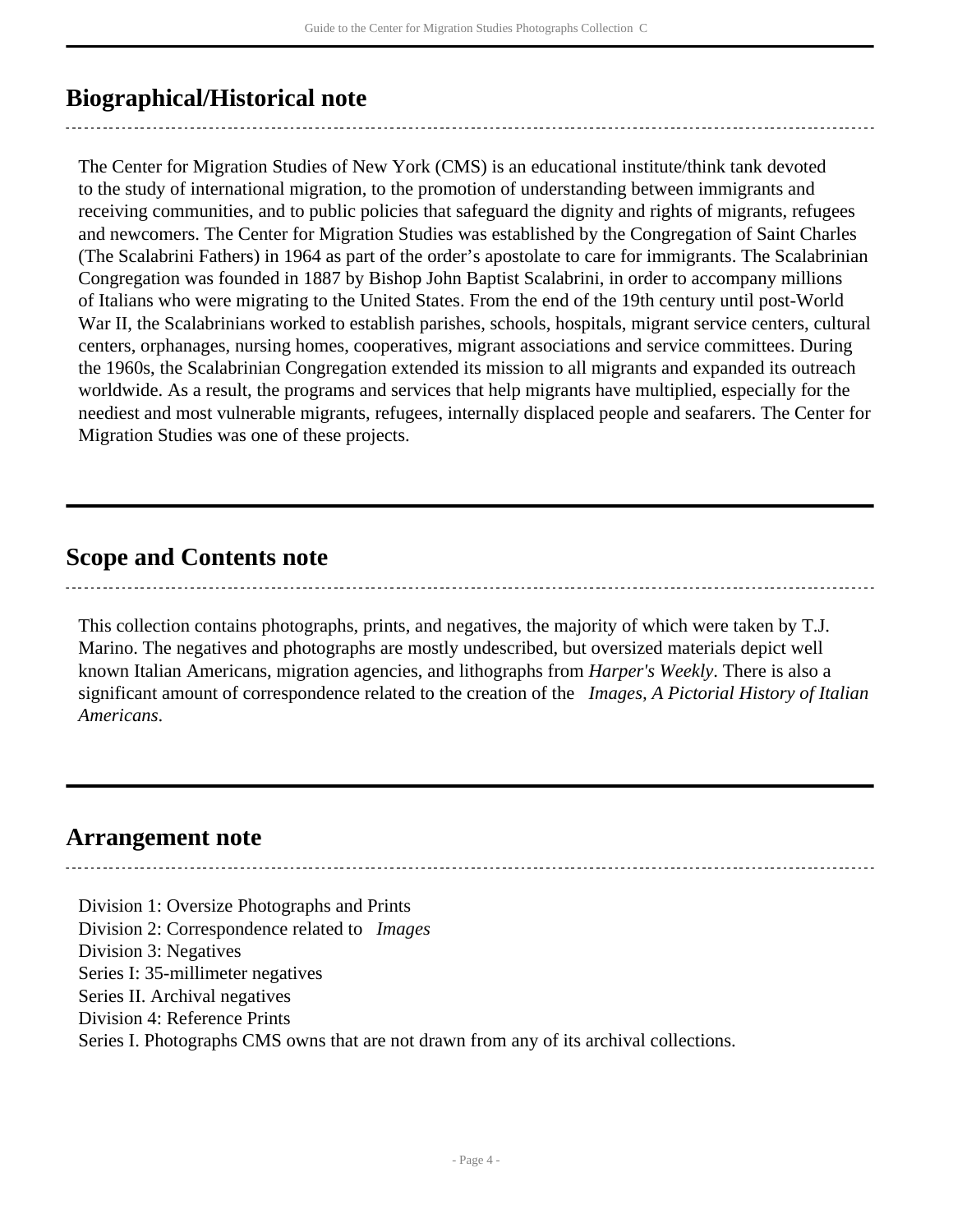Series II. Photographs from CMS archival collections. (The originals remain with the appropriate collection.) Series III. Photographs from *Gli Italiani negli Stati Uniti d'America*. Series IV. Photographs from Mary Marisco Series V. Photographs from Luciano lorizzo Series VI. Photographs from T.J. Marino Series VII. Photographs from P. Carlo Rossi, S.J. Series VIII. Photographs of other media CMS owns (e.g., art). Series IX. Photographs from *Il Carroccio*. Series X. Photographs from Eliot Lord, *The Italian in America*.

### <span id="page-4-0"></span>**Administrative Information**

### **Publication Information**

Center for Migration Studies November 1991

### **Revision Description**

Edited for DACS compliance and adapted into EAD by Nicole Greenhouse February 2015

### **Conditions Governing Access note**

Open to researchers by appointment.

### **Immediate Source of Acquisition note**

This collection consists of those photographs for which CMS has archival responsibility. The material came to CMS in various ways: with deposits of archival material, via vintage publications in the CMS library, and as individual images.

#### **Processing Information note**

CMS has arranged Collection #091 to meet two needs. One is the preservation and protection of photographs in the CMS archives; the other is the sharing of these photographs with others. These responsibilities are met in three ways. Archival negatives insure images can be reproduced if the archival photograph is damaged or deteriorates. Copy negatives are used to meet requests for prints, leaving the archival negatives untouched. Prints and photocopies minimize use of original photographs, reducing the originals' exposure to light and other environmental hazards.

Additionally, Box 2 does not exist.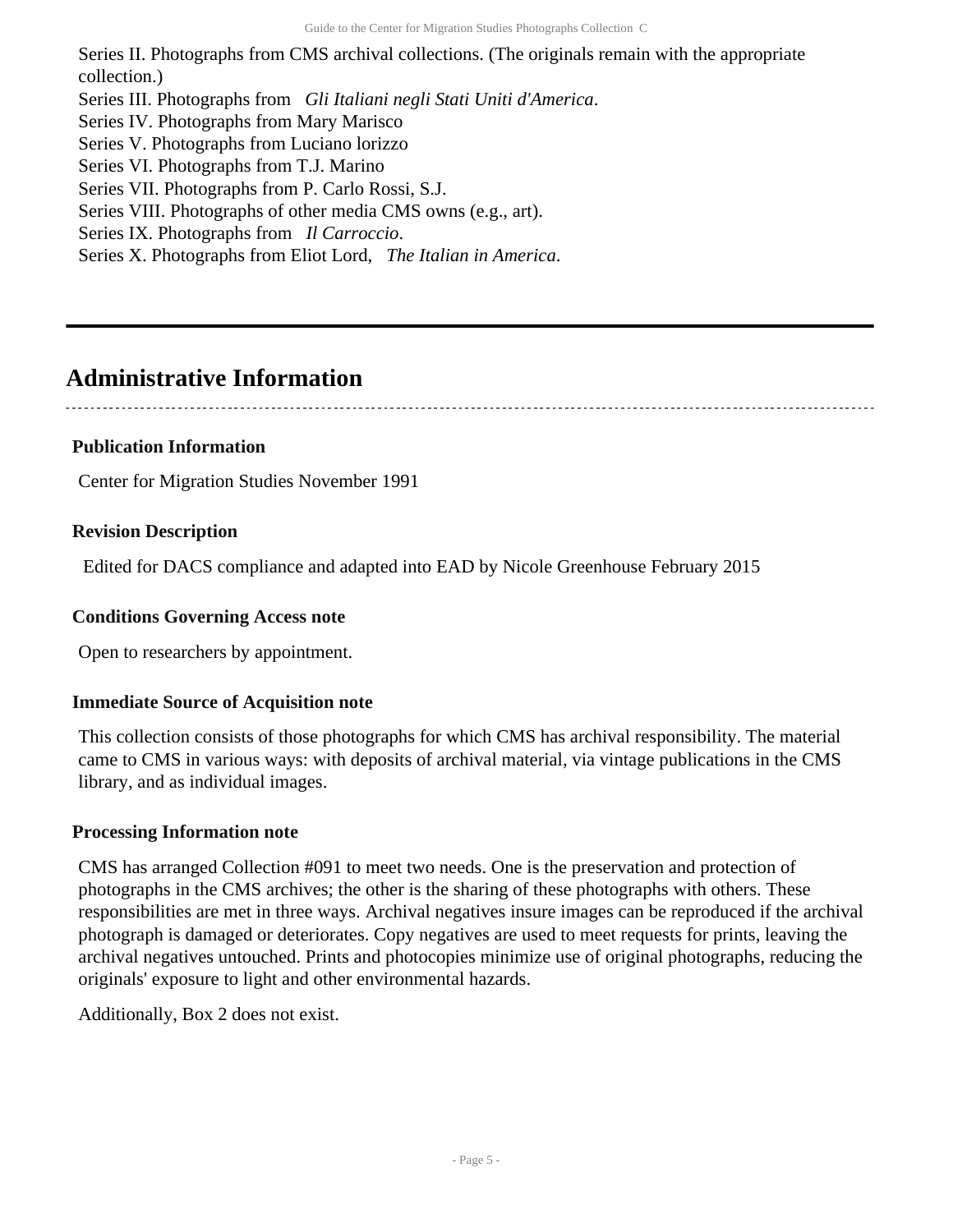## <span id="page-5-0"></span>**Controlled Access Headings**

**Subject(s)**

• Italian Americans |x History.

## <span id="page-5-1"></span>**Other Finding Aids note**

The original inventory is available in print upon request.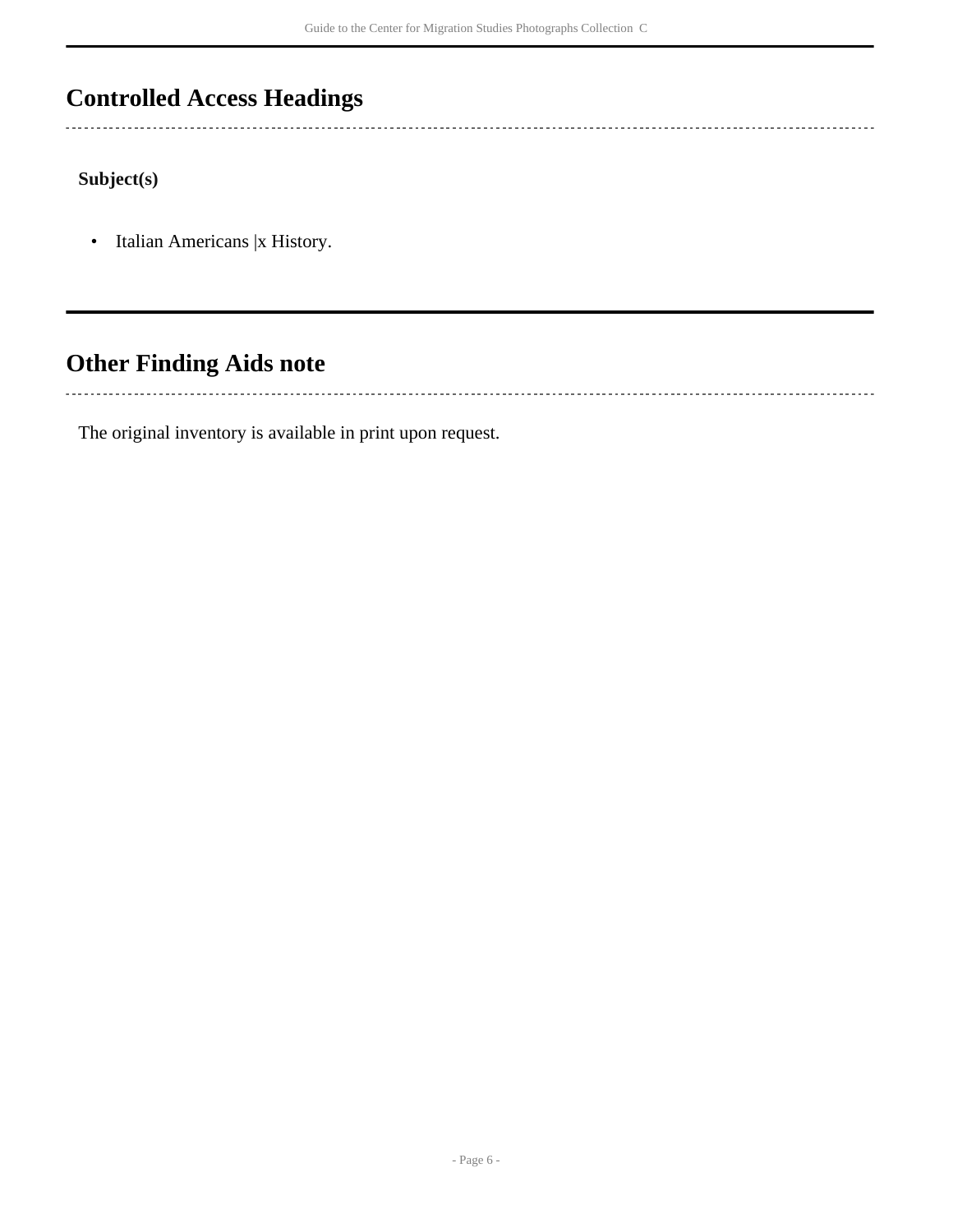## <span id="page-6-0"></span>**Collection Inventory**

### <span id="page-6-1"></span>**Division 1: Oversize Photographs and Prints**

### **Scope and Contents note**

This Division consists of two oversize boxes containing images and other graphic material too large for standard boxes. Most are not part of previously inventoried CMS collections. Copies of the images are available for reference.

|                                                                                                                                                                                                                                                | <b>Box</b>   | <b>Folder</b>  |
|------------------------------------------------------------------------------------------------------------------------------------------------------------------------------------------------------------------------------------------------|--------------|----------------|
| Unknown periodical, 1901, pp. 381-387. Article by Kate Holladay<br>Claghorn on "The Changing Character of Immigration."                                                                                                                        | 1            | 1              |
| Harper's Monthly Magazine CXXV (November 1912), pp. 813-822.<br>Article by Arnold Bennett on "Your United States."                                                                                                                             | $\mathbf{1}$ | $\overline{2}$ |
| Harper's Weekly, 1900, pp. 846-847. Article by John Gilmer Speed on<br>"Food and Foreigners in New York."                                                                                                                                      | 1            | 3              |
| Lithographs from <i>Harper's Weekly</i> , September 27, 1879, p. 765. One<br>shows Alonzo B. Cornell, Republican Candidate for Governor of New<br>York. Other is the Buoy Station, Quarantine Landing, Staten Island. Artist:<br>F.S. Cozzens. | $\mathbf{1}$ | $\overline{4}$ |
| Supplement to the Illustrated London News, July 6, 1944, p. 425, "History<br>of Wood Engraving."                                                                                                                                               | $\mathbf{1}$ | 5              |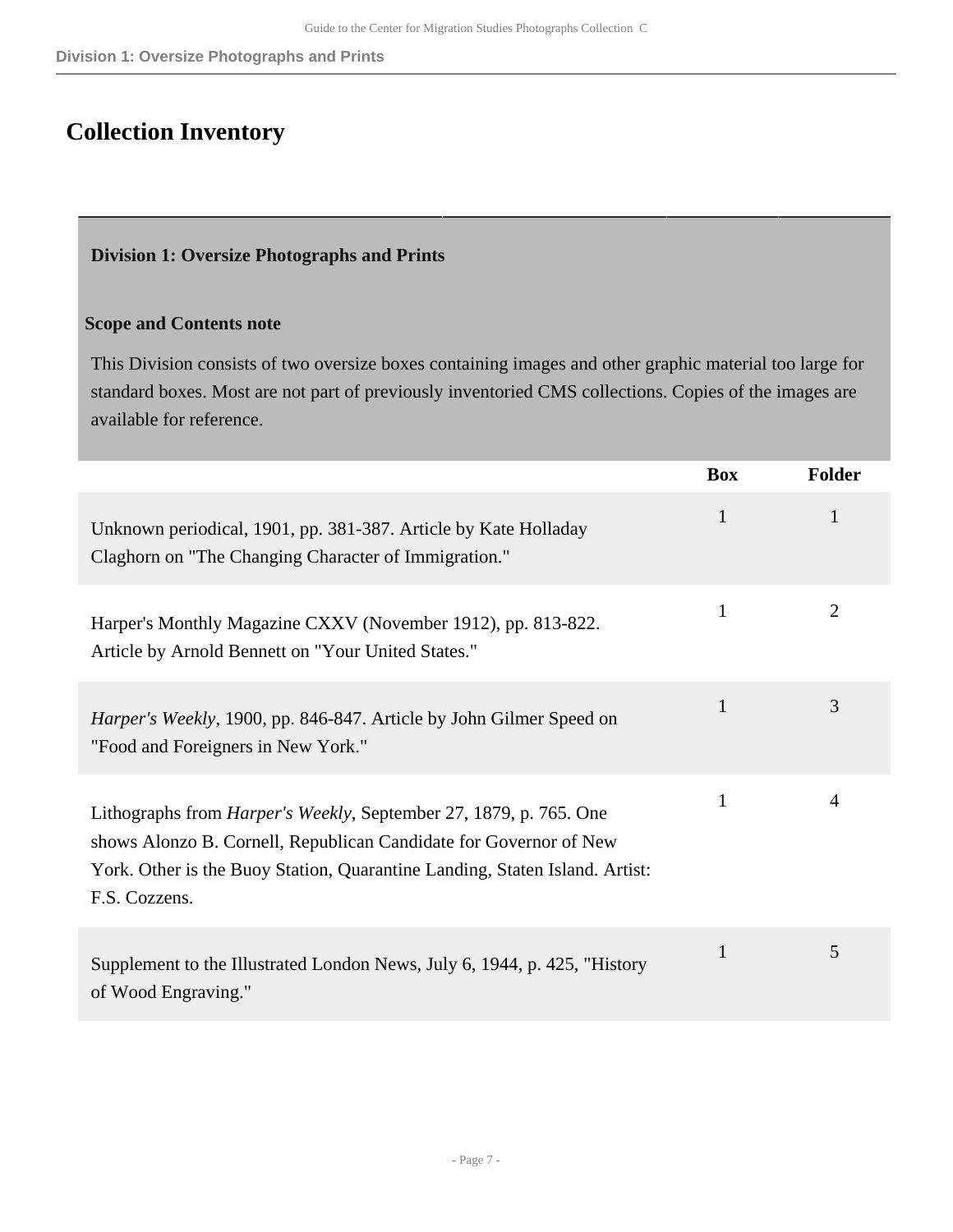| Mayor Fiorello H. LaGuardia, ILGWU Local 89 leader Luigi Antonini and<br>LaGuardia's wife, the former Marie Fischer, at the ILGWU production of<br>Pins and Needles.                                                                           | 1            | 6              |
|------------------------------------------------------------------------------------------------------------------------------------------------------------------------------------------------------------------------------------------------|--------------|----------------|
| Photo of the Rev. Giulivo Tessarolo, C.S.                                                                                                                                                                                                      | $\mathbf{1}$ | $\overline{7}$ |
| Photograph with caption written on the photo: "Celebration and<br>Presentation of the flags of the Italian World War Veterans, Washington,<br>D.C., February 19, 1933." Also in negative and print files as #3138.                             | $\mathbf{1}$ | 8              |
| Wedding portrait, with groom seated on a chair and bride standing behind<br>him and to his right. The photograph was reproduced on thick cardboard,<br>which has broken into two unequal pieces. Also in negative and print files<br>as #3175. | $\mathbf{1}$ | 9              |
| Luigi Antonini and International Ladies' Garment Workers Union<br>delegates presenting award to Eleanor Roosevelt, Washington, D.C.,<br>1933-1935. Also in print and negative files as #3177.                                                  | $\mathbf{1}$ | 10             |
| Baron Bettino Riasoli, Prime Minister of Italy from June 1861 to March<br>1862. Published by M. Knoedler of New York. Donated by Ronald<br>Kronheim, 135 Keegans Lane, Staten Island, New York 10308.                                          | $\mathbf{1}$ | 11             |
| Lithograph of Vincenzo Gioberti (1801-1851), nineteenth-century Italian<br>philosopher and writer. Published by Groupil, Vibert and Company, 289<br>Broadway. Donated by Ronald Kronheim, 135 Keegans Lane, Staten<br>Island, New York 10308.  | 1            | 12             |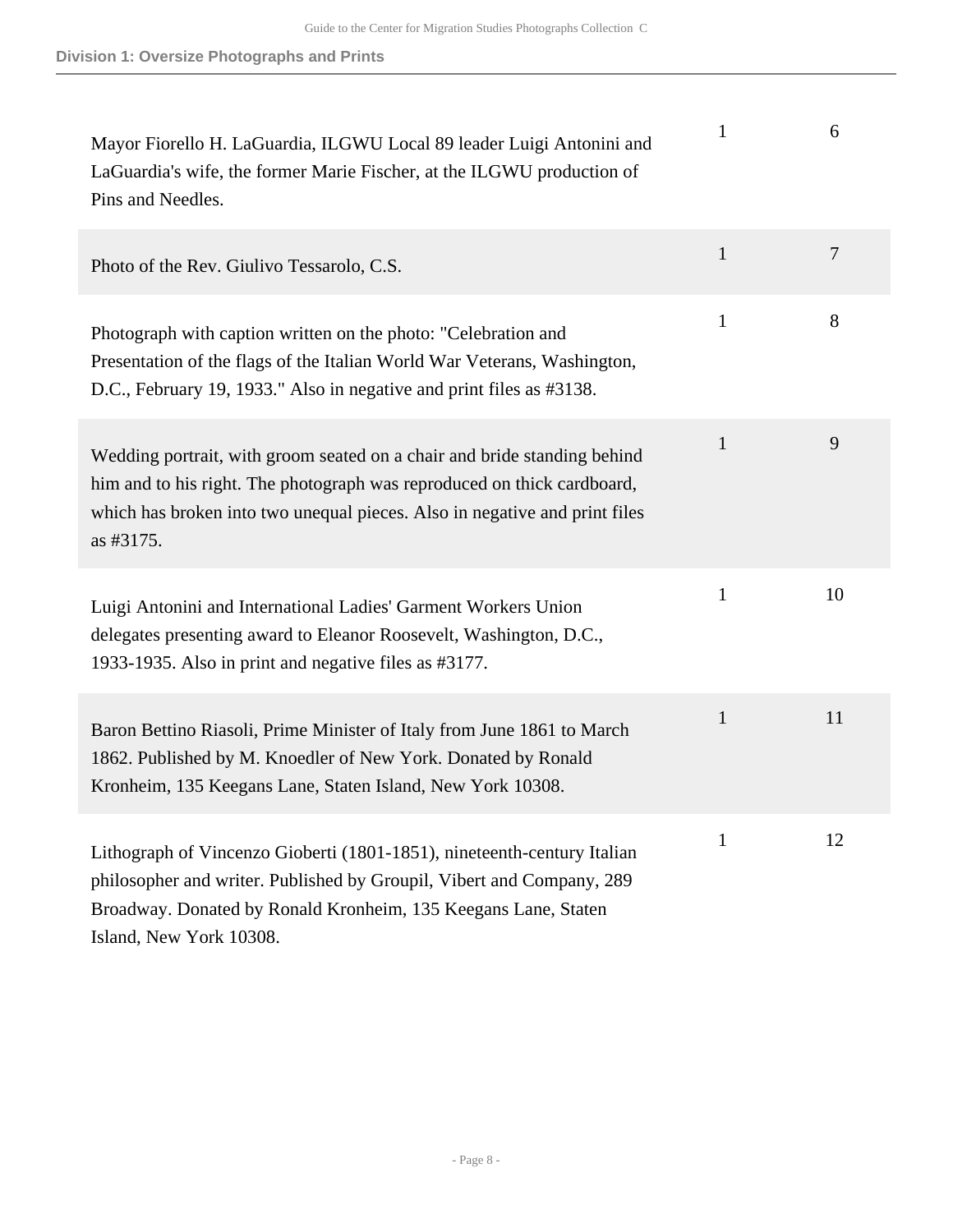| Charles Albert, ex-King of Sardinia, 1831-1849. Published by Groupil,<br>Vibert and Company, 289 Broadway. Donated by Ronald Kronheim, 135<br>Keegans Lane, Staten Island, New York 10308.                                              | 1            | 13 |
|-----------------------------------------------------------------------------------------------------------------------------------------------------------------------------------------------------------------------------------------|--------------|----|
| Daniel Manin, President of the Republic of Venice (1804-1857). Published<br>by Groupil, Vibert and Company, 289 Broadway. Donated by Ronald<br>Kronheim, 135 Keegans Lane, Staten Island, New York 10308.                               | 1            | 14 |
| Copy of L'Osservatore Romano for Sunday, November 9, 1997, carrying<br>story of the beatification of Giovanni Battista Scalabrini.                                                                                                      | $\mathbf{1}$ | 15 |
| Three copies of a color poster reading "Italian Heritage and Culture"<br>Month/Cristoforo Colombo/ 500th Anniversary, 1492-19927 The Legacy<br>Lives On/ Mese Delia Cultura Italiana/New York, October 1992." Artist:<br>Frank Polombo. | $\mathbf{1}$ | 16 |
| Matted print in black ink on beige paper showing people at an outdoor<br>event. "Stamp d'arte. La Civetta. Bologna" stamped in white on lower left.<br>"Pol 5 3/5" in pencil under print on left; illegible words in pencil on right.   | $\mathbf{1}$ | 17 |
| Blessed Giovanni Battista Scalabrini dedicating Saint Mary of Mount<br>Carmel Church, Utica, New York, Sunday, September 15, 1901.                                                                                                      | $\mathbf{1}$ | 18 |
| Tintype of priest and 8 boys. Glass plate negative from CMS Collection<br>#059, Box 1, folder of Records of the Church of Our Lady of Pompei<br>(Chicago). See also Print and Negative #3 861.                                          | 1            | 19 |
| Mounted sepia photo of unveiling of the memorial tablet dedicated to the<br>Italian patriot Garibaldi March 9, 1884, with participants' names. See also<br>Print and Negative #3847.                                                    | $\mathbf{1}$ | 20 |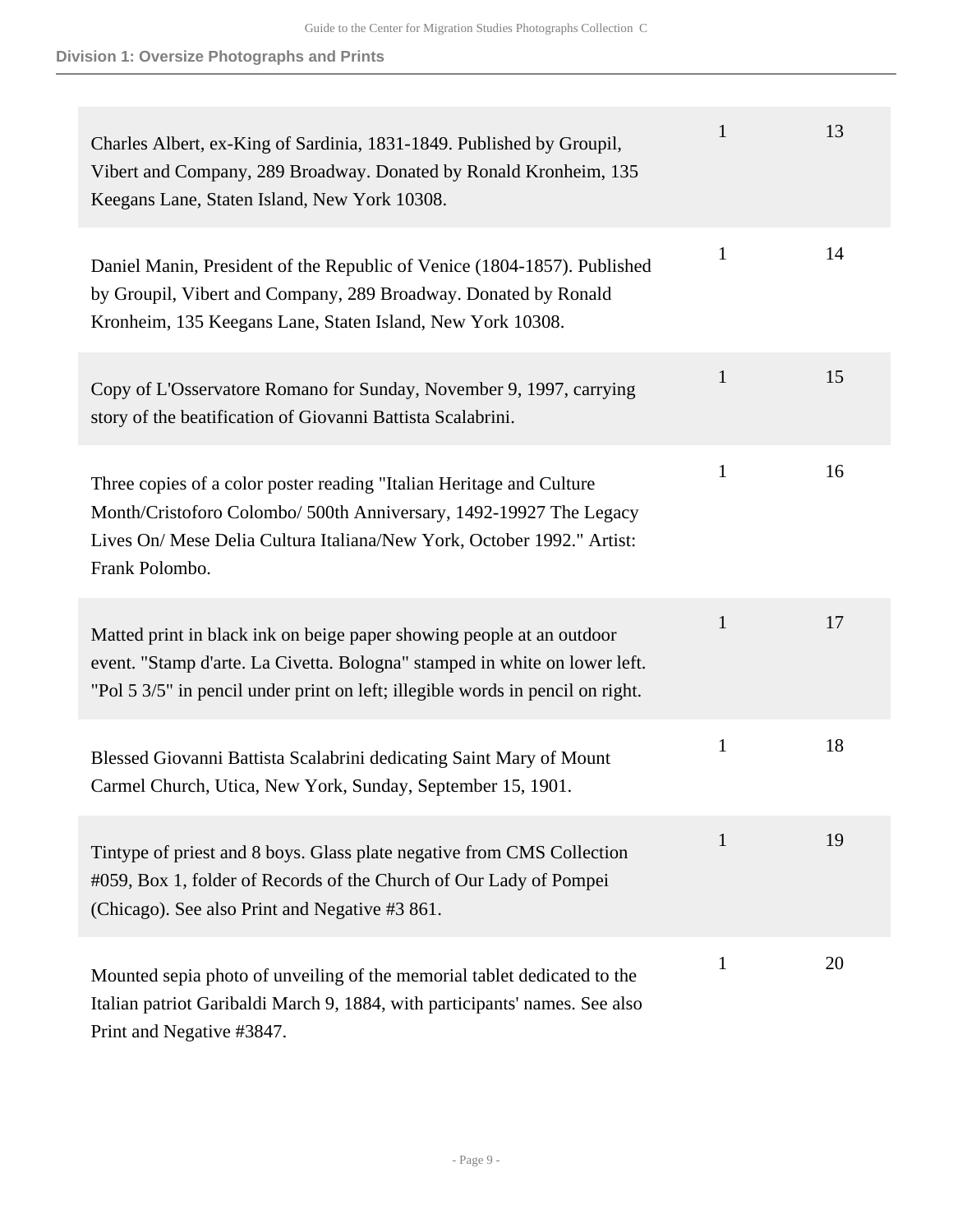| Oval sepia of Alfredo and Armando Campomenosi.                                                                                                                                                                                                                           | $\mathbf{1}$ | 21 |
|--------------------------------------------------------------------------------------------------------------------------------------------------------------------------------------------------------------------------------------------------------------------------|--------------|----|
| Souvenir of the first Marconi Day, celebrated December 12, 1931 in the<br>public schools of the City of New York. See also Print and Negative<br>#3827.                                                                                                                  | $\mathbf{1}$ | 22 |
| Photo with caption reading "Dinner Sponsored by the American<br>Committee on Italian Migration (National Catholic Resettlement Council)<br>in honor of Dwight D. Eisenhower on the Occasion of the Presentation of<br>the ACIM Annual Award of 1953. Hotel Commodore, De | $\mathbf{1}$ | 23 |
| Photo with caption reading "Dinner. The American Committee on Italian<br>Migration in Honor of the Italian Immigrant of the Century, Saint Frances<br>Xavier Cabrini. Hotel Commodore, October 30, 1952." Photo by Empire<br>Photographers, New York. See also Print and | $\mathbf{1}$ | 24 |
| Photo with caption reading "Luncheon in Honor of His Excellency<br>Mario Scelba, Prime Minister of Italy, given by the American Committee<br>on Italian Migration, National Catholic Resettlement Council, the<br>Ambassador [Hotel], New York City, April 6, 1955." Se  | $\mathbf{1}$ | 25 |
| Photo of two men and a one-propeller airplane in a grassy field with trees<br>behind. See also print #3823.                                                                                                                                                              | $\mathbf{1}$ | 26 |
| Photo with caption on back: "Sacred Heart Club Minstrel Show, 1912.<br>Dorchester. Rose Casassa, Director." Miss Casassa is identified by a<br>caption on the photograph itself. See also print #3824.                                                                   | 1            | 27 |
| Photograph with caption: "Saint Francis Catholic Church, Walla<br>Welle, Weshington "This may have some to CMC with metand now                                                                                                                                           | $\mathbf{1}$ | 28 |

Walla, Washington." This may have come to CMS with material now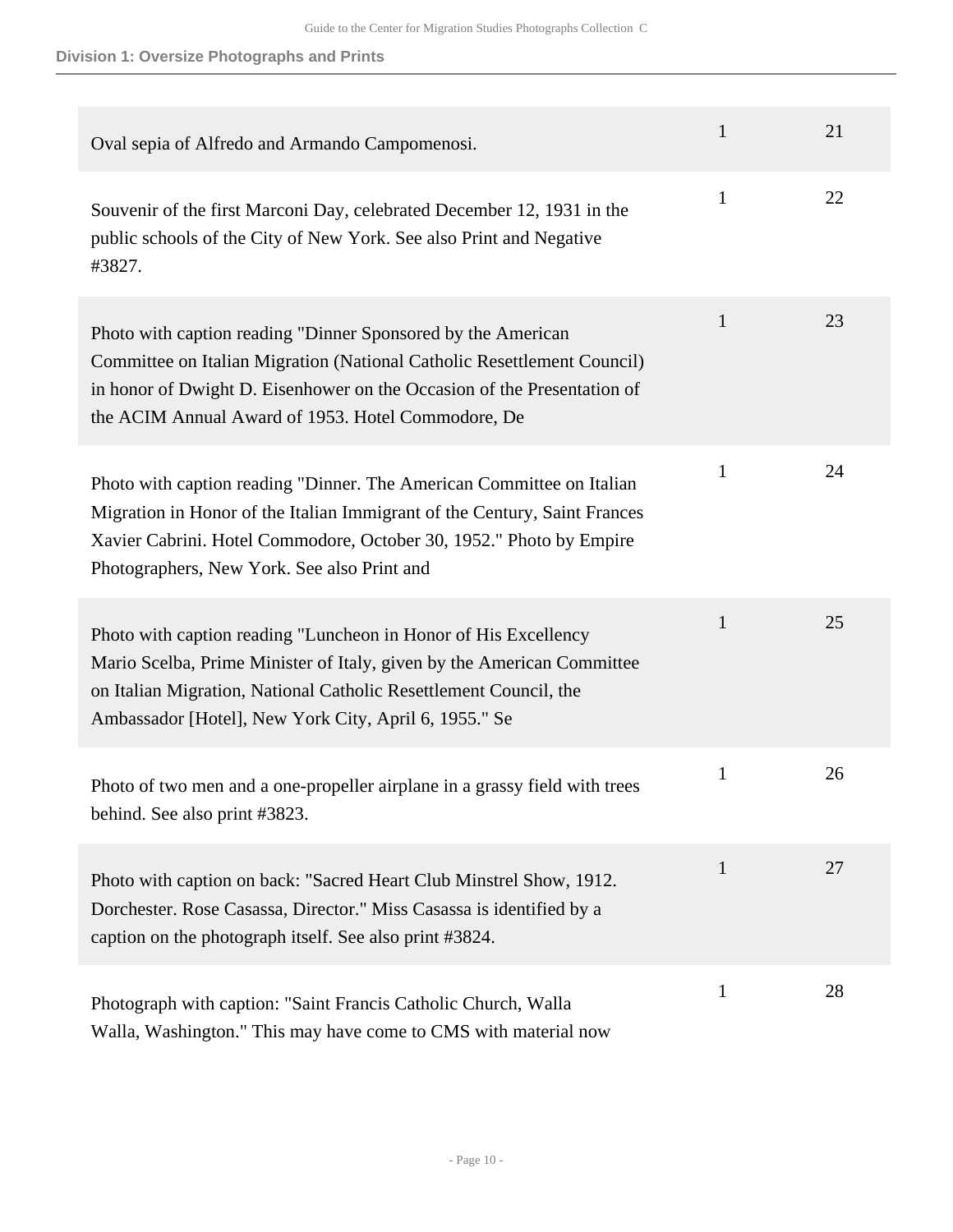### in Collection #095, the Walla Walla, Washington, Italian-American Community Records. See also print #3825.

| Photograph of Holy Rosary Church, Washington, D.C. See also print #3<br>826.                                                                                                                                                                            | $\mathbf{1}$ | 29 |
|---------------------------------------------------------------------------------------------------------------------------------------------------------------------------------------------------------------------------------------------------------|--------------|----|
| Photograph with caption reading: "Fiftieth Anniversary, 1907-1957, Saint<br>Bartholomew's Parish Golden Jubilee, November 24, 1957." Permanent<br>Studios, Providence, Rhode Island. See also Print and Negative #3844.                                 | $\mathbf{1}$ | 30 |
| Photograph with Italian caption reading" "Twenty-fifth anniversary of the<br>Society of Saint Bartholomew, October 21, 1928." Photograph by Fizzi<br>and Son [?], 212 Pocasset Avenue, Providence, Rhode Island. See also<br>Print and Negative #3 846. | $\mathbf{1}$ | 31 |
| Photostat of the 1917 Feast of Saint Bartholomew in Silver Lake, Rhode<br>Island. See also Print and Negative #3842.                                                                                                                                    | $\mathbf{1}$ | 32 |
| Harper's Weekly, May 29, 1880, p. 340, A.R. Schuts drawing of<br>"Immigrants at Castle Garden." See also Print and Negative #3838.                                                                                                                      | $\mathbf{1}$ | 33 |
| Harper's Weekly, Saturday, June 25, 1887, front cover. W. A. Rogers<br>cartoon titled "With Uncle Sam's Compliments: A Return Quota of<br>Assisted (and Assorted) Emigrants Presented to John Bull." See also Print<br>and Negative #3 83 6             | $\mathbf{1}$ | 34 |
| Frank Leslie's Illustrated Newspaper, undated, p. 149. Ed Lagarde, Sc.,<br>drawing of "New York City-Newly Arrived Italian Immigrants on Their<br>Way from Castle Garden to a Railway Depot: A Few Minutes Late."                                       | $\mathbf{1}$ | 35 |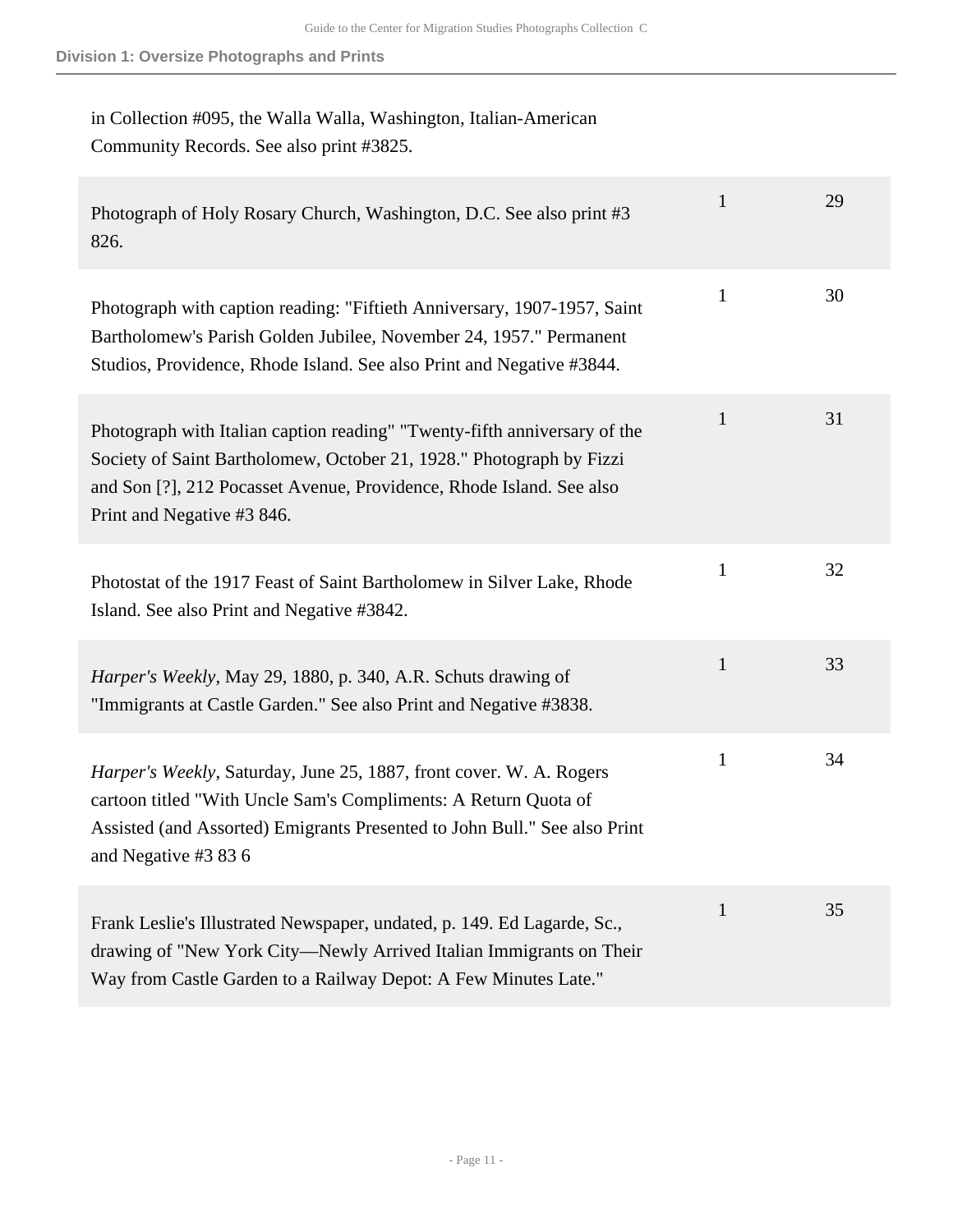| Puck, 1884, p. 166. F.S. Graetz cartoon, "The Arrival of Our Imported<br>Citizens." See also Print and Negative #3855.                                                                                                                               | 1            | 36 |
|------------------------------------------------------------------------------------------------------------------------------------------------------------------------------------------------------------------------------------------------------|--------------|----|
| Harper's Weekly, May 30, 1874, p. 452. Thomas Worth lithograph, "A<br>Strange Land—Asking the Way." See also Print and Negative #3834                                                                                                                | $\mathbf{1}$ | 37 |
| Harper's Weekly, Saturday, February 8, 1879, front cover. Anonymous<br>cartoon titled "Every Dog" (No Distinction of Color) "Has His Day." The<br>cartoon is a criticism of Denis Kearney's anti-Chinese campaign, and<br>features an Ameri          | $\mathbf{1}$ | 38 |
| <i>Harper's Weekly</i> , June 26, 1858, pp. 404-405. P. 404 is a lithograph titled<br>"Departure from Home." P. 405 has various scenes labeled "Emigrants,"<br>"Emigrant Women," "Runners of the Olden Time," and "Emigrants"<br>Landing in New York | $\mathbf{1}$ | 39 |
| Harper's Weekly, March 15, 1879, p. 212. ThomasNast cartoon titled<br>"A Matter of Taste." The cartoon is a criticism of Denis Kearney's anti-<br>Chinese campaign and features a Chinese man telling a group of diners<br>eating "a Mess of         | $\mathbf{1}$ | 40 |
| <i>Harper's Weekly, May 27, 1882, p. 329. W.A. Rogers lithograph, "The</i><br>Stream of Immigration-Scene at Castle Garden." See also Print and<br>Negative #3858                                                                                    | $\mathbf{1}$ | 41 |
| Harper's Weekly, Saturday, January 25, 1873, front cover. Miss M. L.<br>Stone lithograph, "The Labor Exchange at Castle Garden—Choosing a<br>Girl." See also Print and Negative #3833                                                                | $\mathbf{1}$ | 42 |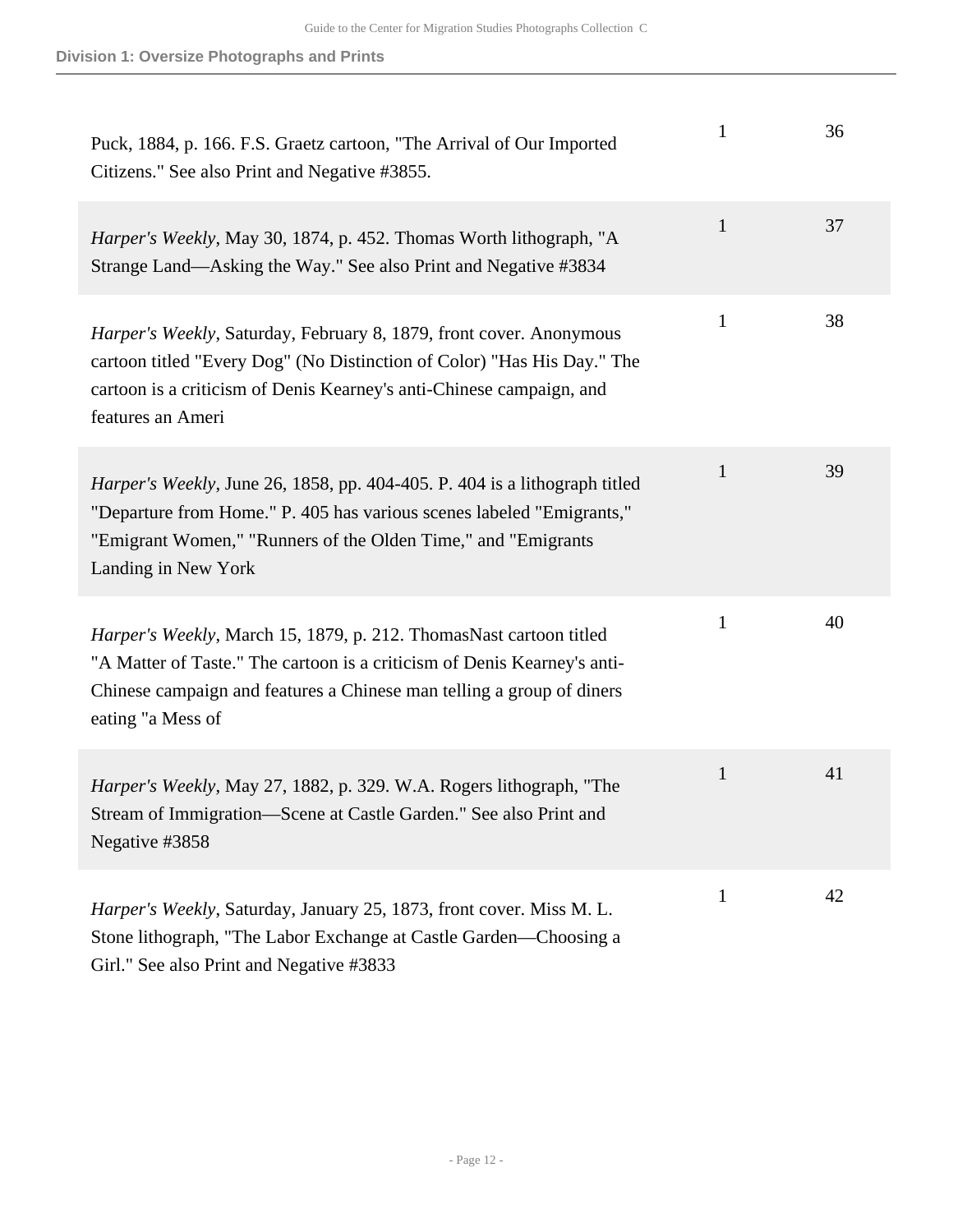| Harper's Weekly, Saturday, March 20, 1880, front cover. Thomas Nast<br>cartoon titled "The Ides of March: Don't Put Him Out of His Misery."<br>The cartoon features Denis Kearney as Julius Caesar, ridiculing Kearney,<br>whose anti-Chine | 1            | 43 |
|---------------------------------------------------------------------------------------------------------------------------------------------------------------------------------------------------------------------------------------------|--------------|----|
| Harper's Weekly, February 11, 1858, p. 581. Two anonymous lithographs:<br>"Attack on the Quarantine Establishment, on September 1, 1858," and<br>"The Ruins of the Quarantine Establishment, on Staten Island." See also<br>Prints and Nega | $\mathbf{1}$ | 44 |
| Harper's Weekly, April 30, 1892, p. 425. W.A. Rogers color lithograph of<br>"Mulberry Bend, New York."                                                                                                                                      | $\mathbf{1}$ | 45 |
| Harper's Weekly, October 10, 1868, p. 649. Two Stanley Fox lithographs:<br>"Securing Certificates of Naturalization in the Clerk's Office, City Hall,"<br>and "Examining and Swearing Naturalized Citizens." See also Prints and<br>Negativ | $\mathbf{1}$ | 46 |
| <i>Harper's Weekly</i> , June 3, 1871, p. 509. Anonymous lithograph, "Land<br>Ho!--Scene Aboard an Emigrant Ship." See also Print and Negative<br>#3829.                                                                                    | $\mathbf{1}$ | 47 |
| Harper's Weekly, September 26, 1874, pp. 796-797. Lithograph by artist<br>known by initials M.F., "Emigrants Leaving Queenstown for New York."<br>See also Print and Negative #3857.                                                        | $\mathbf{1}$ | 48 |
| Harper's Weekly, October 18, 1873, pp. 920-921. J. Tavernier-Frenzeny,<br>"An Emigrants' Boarding-House in New York." See also Print and<br>Negative #3856.                                                                                 | $\mathbf{1}$ | 49 |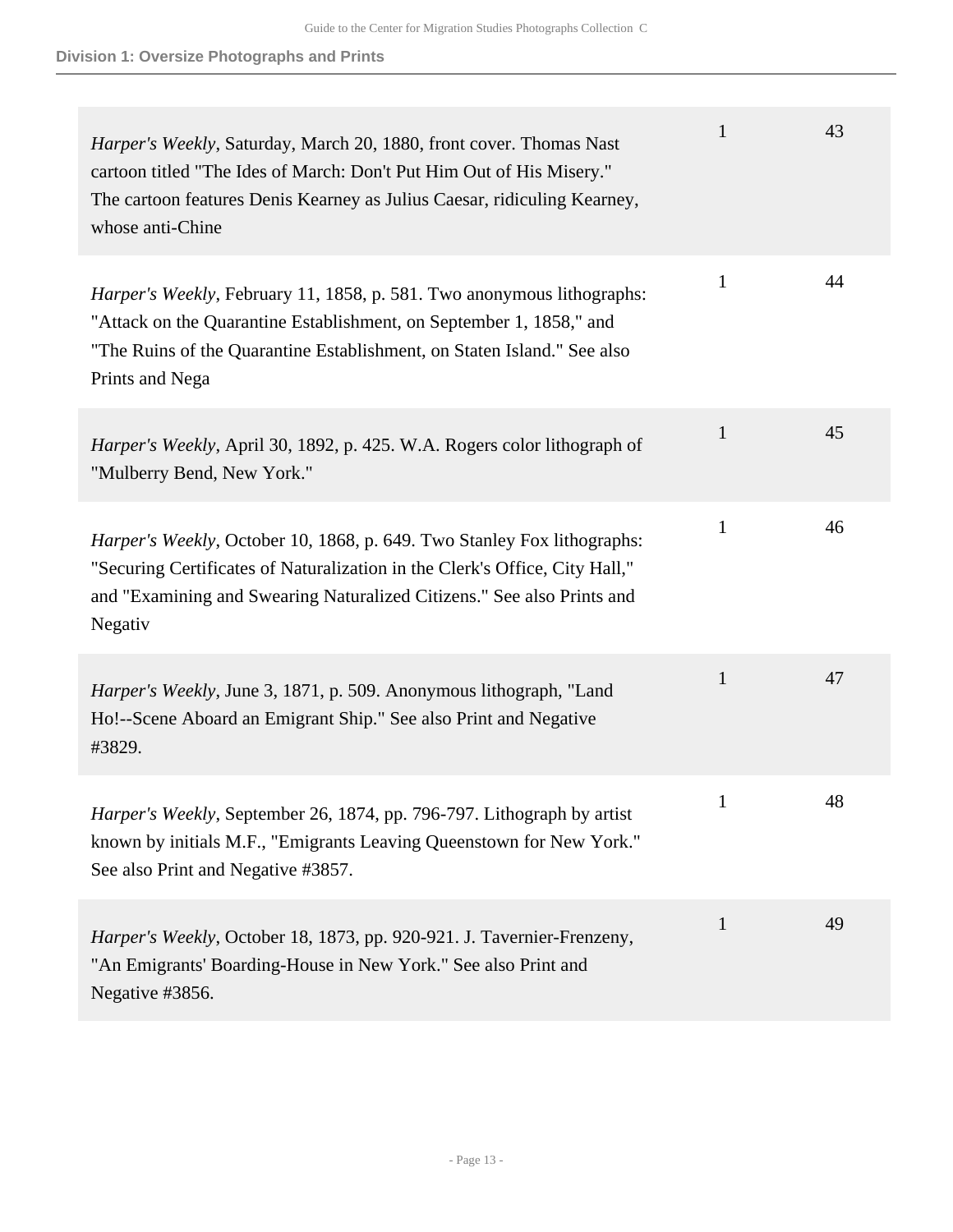| Photograph captioned "Our Lady of Pompei Parochial School, 240<br>Bleecker Street, N.Y.C., November 11, 1935. Kindergarten to Eighth<br>Grade. Taken on roof of Church and School." Photographers: Parisian<br>Studios, 268 Bleecker Street, New York, S. Suriano, Propr | 1            | 50 |
|--------------------------------------------------------------------------------------------------------------------------------------------------------------------------------------------------------------------------------------------------------------------------|--------------|----|
| Harper's Weekly, 1897, p. 684. Hand-colored W.A. Rogers lithograph,<br>"Mulberry Bend Park—A Favorite Spot with the Italian Colony of Lower<br>New York City. " See also Print and Negative #3835.                                                                       | $\mathbf{1}$ | 51 |
| <i>Harper's Weekly</i> , p. 404. Anonymous lithograph, "Departure from Home."<br>See also Print and Negative #3850. This lithograph is in the same sleeve as<br>#39.                                                                                                     | $\mathbf{1}$ | 52 |
| Glass negative of church interior. See also Print and Negative #3860.                                                                                                                                                                                                    | $\mathbf{1}$ | 53 |
| Portrait of the Reverend Antonio Demo (1870-1936), Pastor of Our Lady<br>of Pompei, Greenwich Village, New York City, ca. 1925. Photo taken by<br>Marceau, 258 Fifth Avenue, New York City. Presented to the Center for<br>Migration Studies by the Reverend Lydio F. To | $\mathbf{1}$ | 54 |

### <span id="page-13-0"></span>**Division 2: Correspondence related to** *Images, A Pictorial History of Italian Americans*

### **Scope and Contents note**

In 1981 CMS published *Images, A Pictorial History of Italian Americans*. Division II contains correspondence generated by the Images project. The correspondence is arranged geographically by source of the correspondence, and subdivided alphabetically within geographic regions.

In addition to using photographs from its own archives for this project, CMS solicited photographs of Italian Americans from major repositories around the United States and Italy. Photographs from other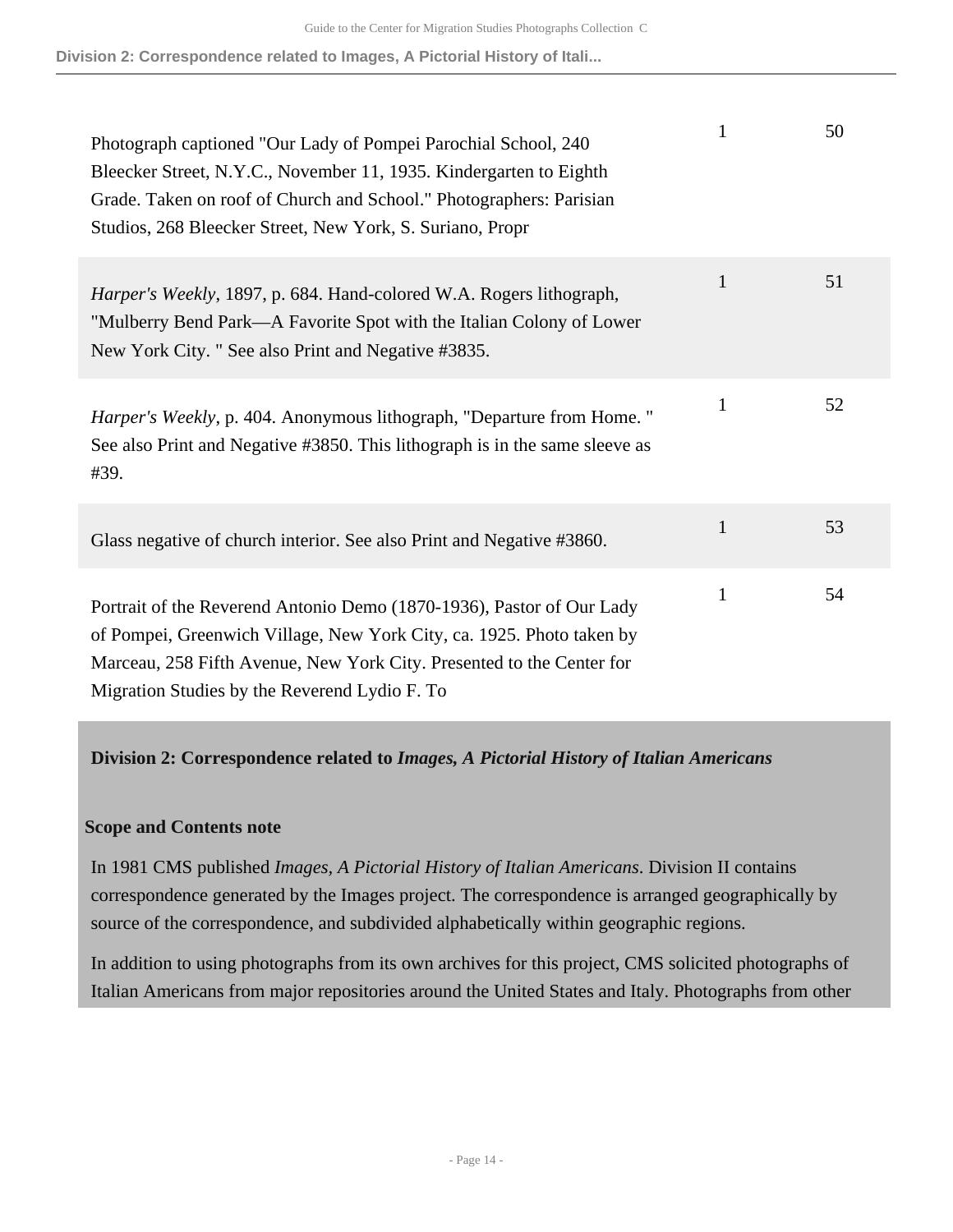| repositories considered for Images are in Collection #089, Italian-American Reference Photographs<br>Collection |            |
|-----------------------------------------------------------------------------------------------------------------|------------|
|                                                                                                                 | <b>Box</b> |
| Alaska: Miscellaneous                                                                                           | 3          |
| Arkansas: Washington County Historical Society (Fayetteville)                                                   | 3          |
| <b>California: Bank of American Archives</b>                                                                    | 3          |
| California: California State Archives                                                                           | 3          |
| California: Dulbecco, Renato                                                                                    | 3          |
| California: Miscellaneous                                                                                       | 3          |
| California: San Francisco Public Library                                                                        | 3          |
| California: Vische Family                                                                                       | 3          |
| Colorado: Denver Public Library                                                                                 | 3          |
| Colorado: State Historical Society of Colorado                                                                  | 3          |
| <b>Connecticut: The Hartford Courant</b>                                                                        | 3          |
| Delaware: Di Geneva, Ernest (Wilmington)                                                                        | 3          |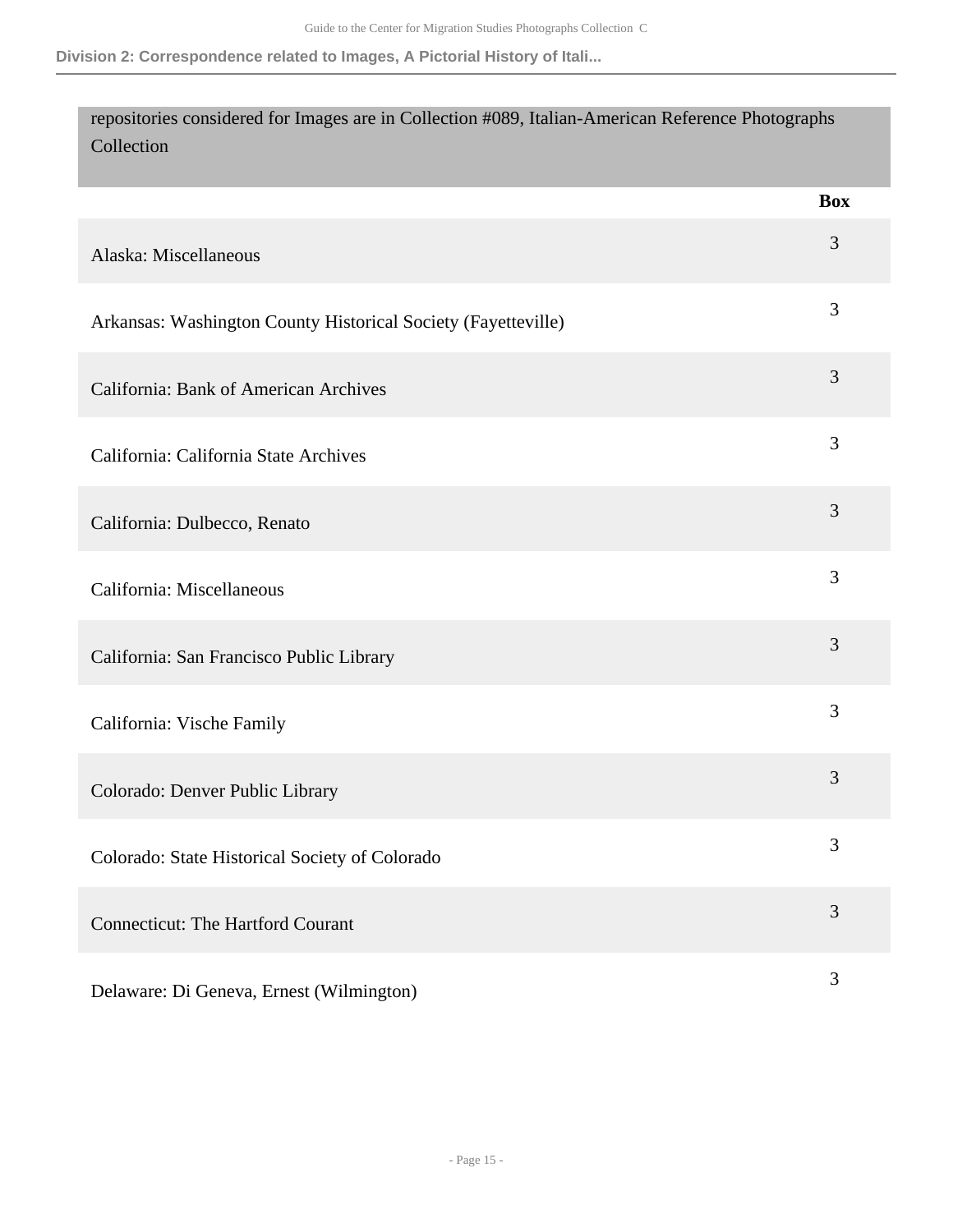**Division 2: Correspondence related to Images, A Pictorial History of Itali...**

| Florida: Miscellaneous                                     | 3 |
|------------------------------------------------------------|---|
| Illinois: Illinois State Historical Society (Springfield)  | 3 |
| Illinois: Miscellaneous                                    | 3 |
| Italy: Centre Studi Emigrazione-Roma                       | 3 |
| Italy: Covello, Leonard                                    | 3 |
| Italy: Giulio Einaudi Editore (Turin)                      | 3 |
| Italy: Miscellaneous                                       | 3 |
| Italy: Touring Club Italiano (Milan)                       | 3 |
| Iowa: National Catholic Rural Life Conference (Des Moines) | 3 |
| Louisiana: Louisiana State University                      | 3 |
| Maryland: Scarpaci, Jean                                   | 3 |
| Massachusetts: The Boston Globe                            | 3 |
| Michigan: Chrysler Corporation                             | 3 |
| Michigan: Miscellaneous                                    | 3 |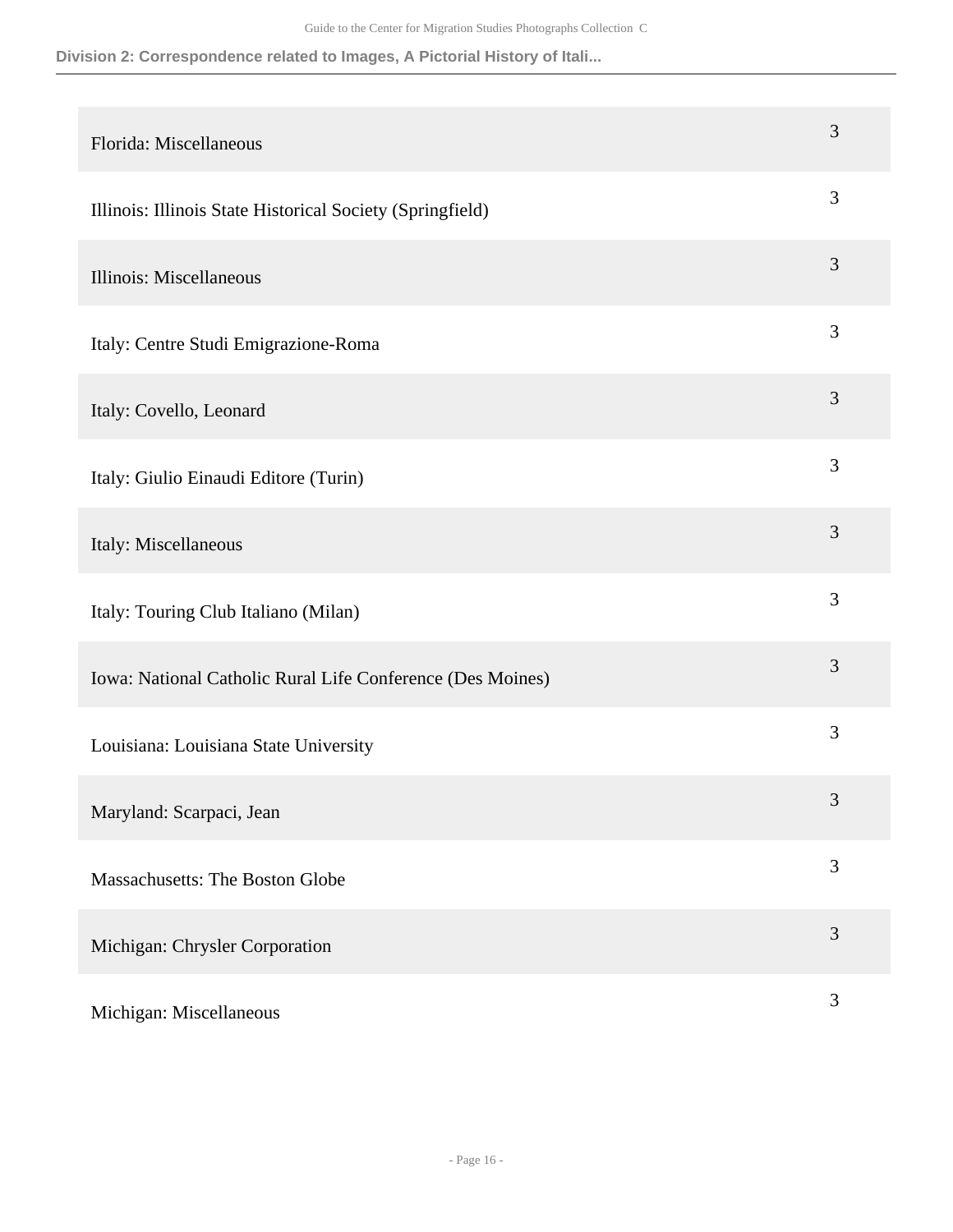| Michigan: Wayne State University Labor History Archives (Detroit) | 3 |
|-------------------------------------------------------------------|---|
| Minnesota: Minnesota Historical Society (Saint Paul)              | 3 |
| Minnesota: Paolucci, Geno (Duluth)                                | 3 |
| Mississippi: Miscellaneous                                        | 3 |
| Missouri: Miscellaneous                                           | 3 |
| Montana: Montana Historical Society                               | 3 |
| Montana: World Mining Museum (Butte)                              | 3 |
| Nebraska: Nebraska Historical Society (Lincoln)                   | 3 |
| Nebraska: Union Pacific Railroad Company                          | 3 |
| New Jersey: Are, Ennio                                            | 3 |
| New Jersey: Italian Tribune News                                  | 3 |
| New Jersey: Marchione, Margherita                                 | 3 |
| New Jersey: Miscellaneous                                         | 3 |
| New Jersey: Passaic County Historical Society                     | 3 |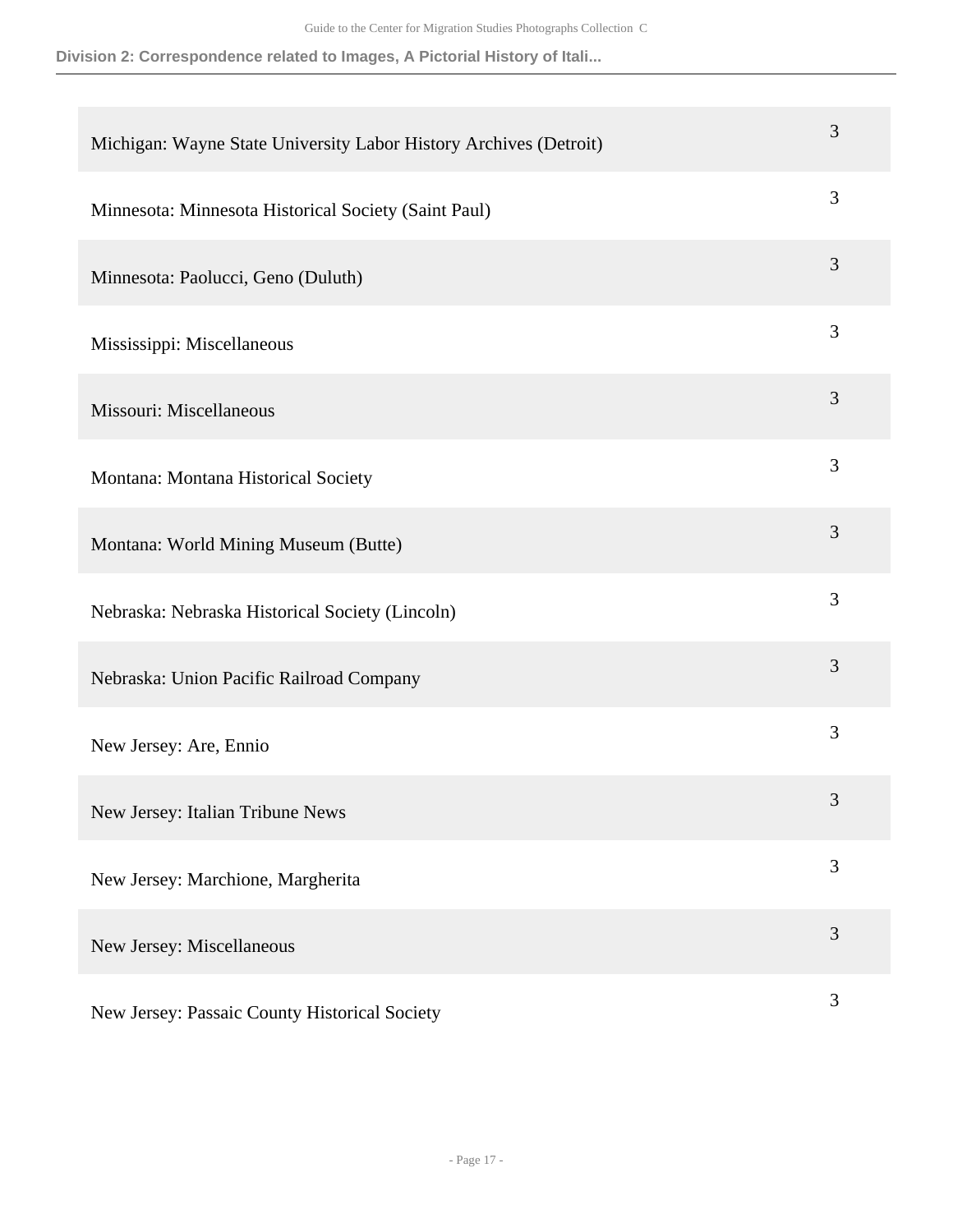| New Jersey: U.N.I.C.O.                                    | 3              |
|-----------------------------------------------------------|----------------|
| New York: American Committee on Italian Migration         | 3              |
| <b>New York: Ballantine Books</b>                         | 3              |
| New York: Buffalo and Erie County Historical Society      | 3              |
| New York: Casaltaliana                                    | 3              |
| <b>New York: CondeNast</b>                                | 3              |
| New York: George Eastman House (Rochester)                | 3              |
| New York Identity                                         | 3              |
| New York: lorizzo, Luciano (Oswego)                       | 3              |
| New York: Miscellaneous                                   | 3              |
| New York: Museum of the City of New York                  | $\mathfrak{Z}$ |
| New York: National Baseball Hall of Fame and Museum, Inc. | 3              |
| New York: New York Daily News                             | 3              |
| New York: New-York Historical Society                     | 3              |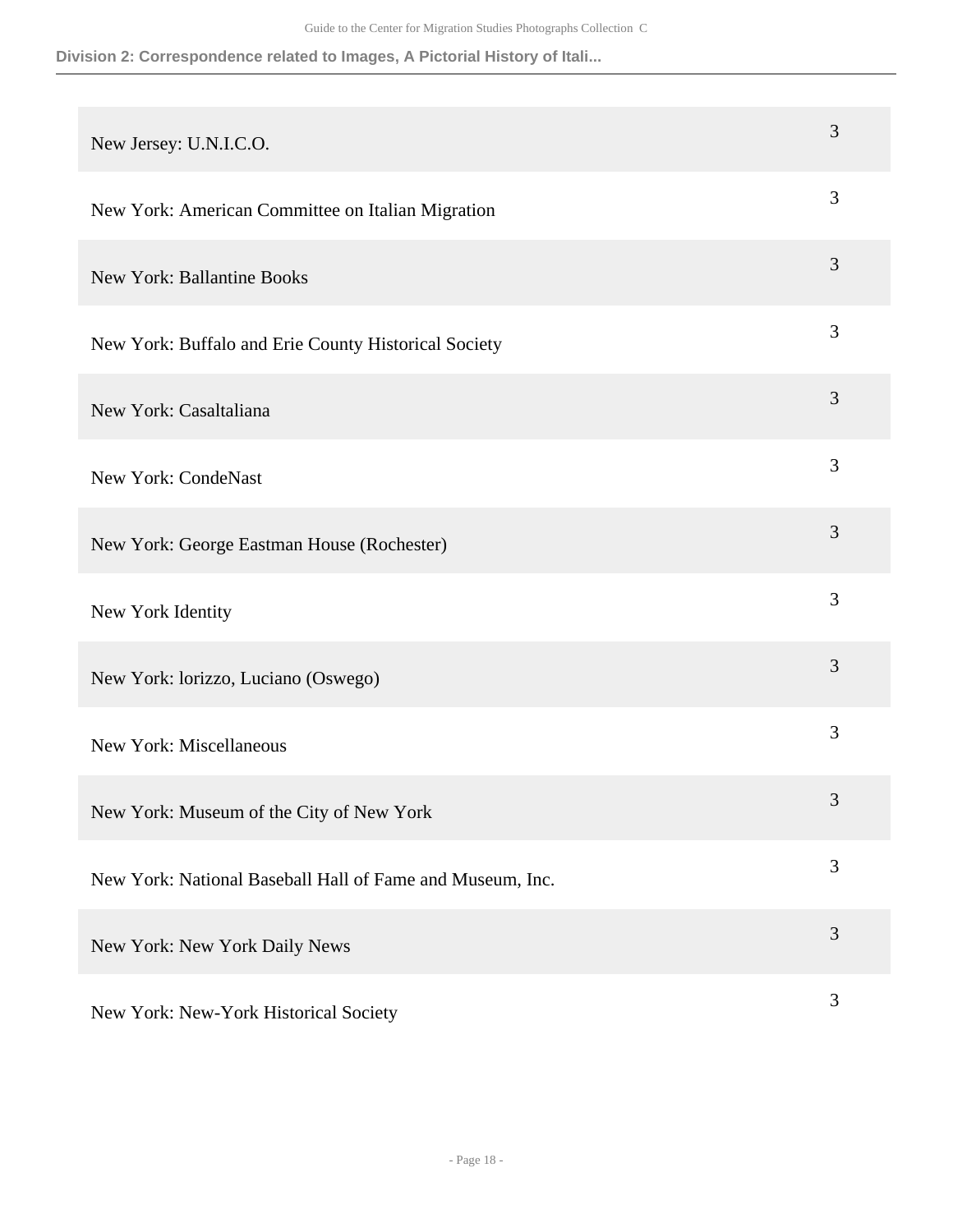| New York: Photoworld                                  | 3              |
|-------------------------------------------------------|----------------|
| New York: Pisciotta, Alex                             | 3              |
| New York: New York Post                               | 3              |
| New York: New York Public Library                     | 3              |
| New York: New York Public Library at Lincoln Center   | 3              |
| New York: Queens Borough Public Library               | 3              |
| New York: Rochester Museum and Science Center         | 3              |
| New York: Time                                        | 3              |
| New York: United Press International                  | 3              |
| New York: Wide World Photos, Inc.                     | 3              |
| No Place: American Association of Teachers of Italian | 3              |
| North Carolina: Department of Cultural Resources      | 3              |
| Ohio: Miscellaneous                                   | 3              |
| Ohio: Western Reserve Historical Society              | $\mathfrak{Z}$ |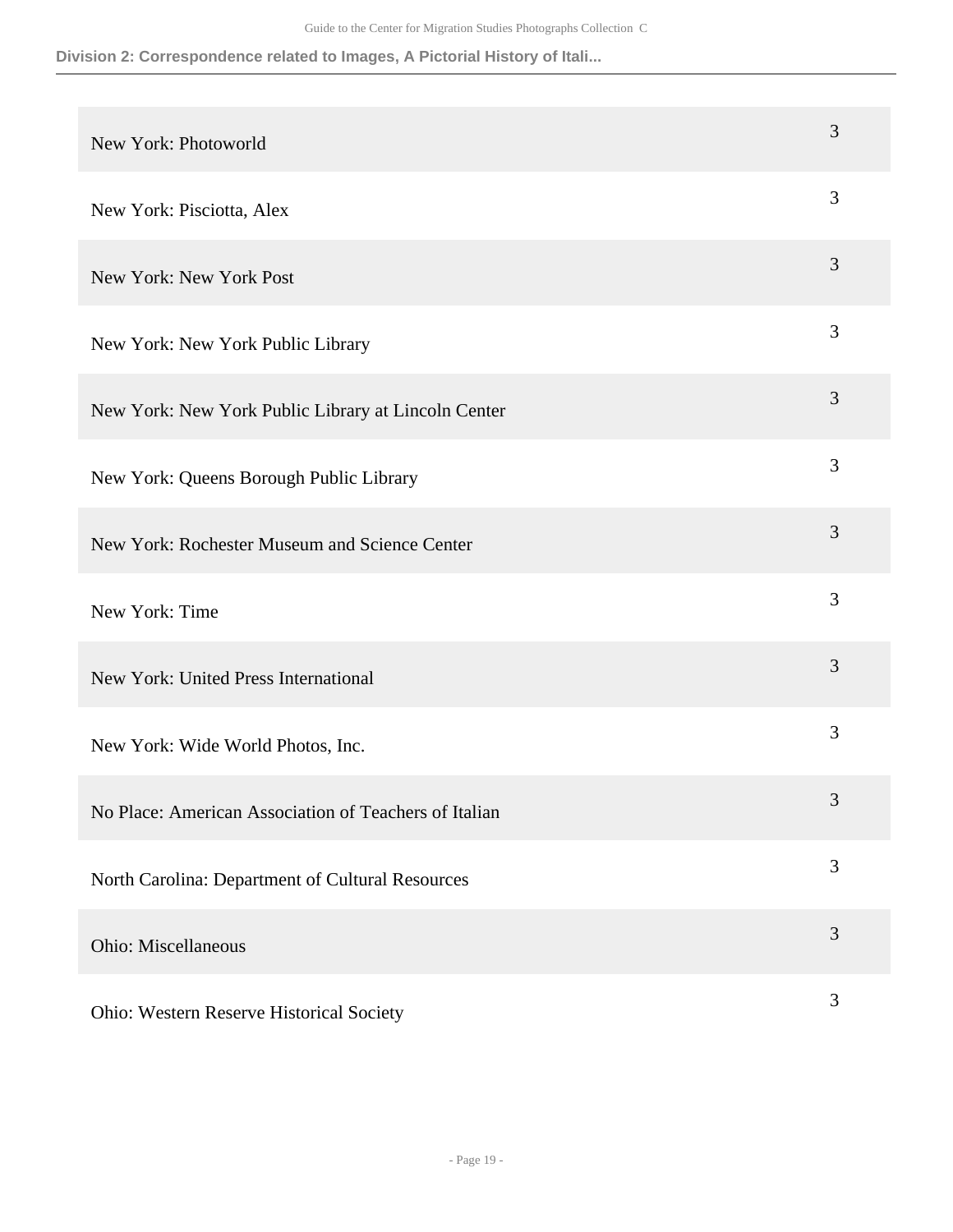**Division 2: Correspondence related to Images, A Pictorial History of Itali...**

| Ohio: University of Oklahoma                                      | 3              |
|-------------------------------------------------------------------|----------------|
| Oregon: Oregon Historical Society                                 | 3              |
| Pennsylvania: Andretti, Mario                                     | $\overline{4}$ |
| Pennsylvania: Balch Institute                                     | $\overline{4}$ |
| Pennsylvania: Brown Brothers                                      | $\overline{4}$ |
| Pennsylvania: Cooper, Eileen (Indiana University of Pennsylvania) | $\overline{4}$ |
| Pennsylvania: Green, Rose Basile                                  | $\overline{4}$ |
| Pennsylvania: Miscellaneous                                       | 4              |
| Scotland: Menotti, Gian Carlo                                     | $\overline{4}$ |
| Texas: Austin Public Library                                      | $\overline{4}$ |
| <b>Texas: Institute of Texas Cultures</b>                         | $\overline{4}$ |
| <b>Texas: Miscellaneous</b>                                       | $\overline{4}$ |
| Utah: Eastern Utah University (Price)                             | $\overline{4}$ |
| Utah: University of Utah (Salt Lake City)                         | 4              |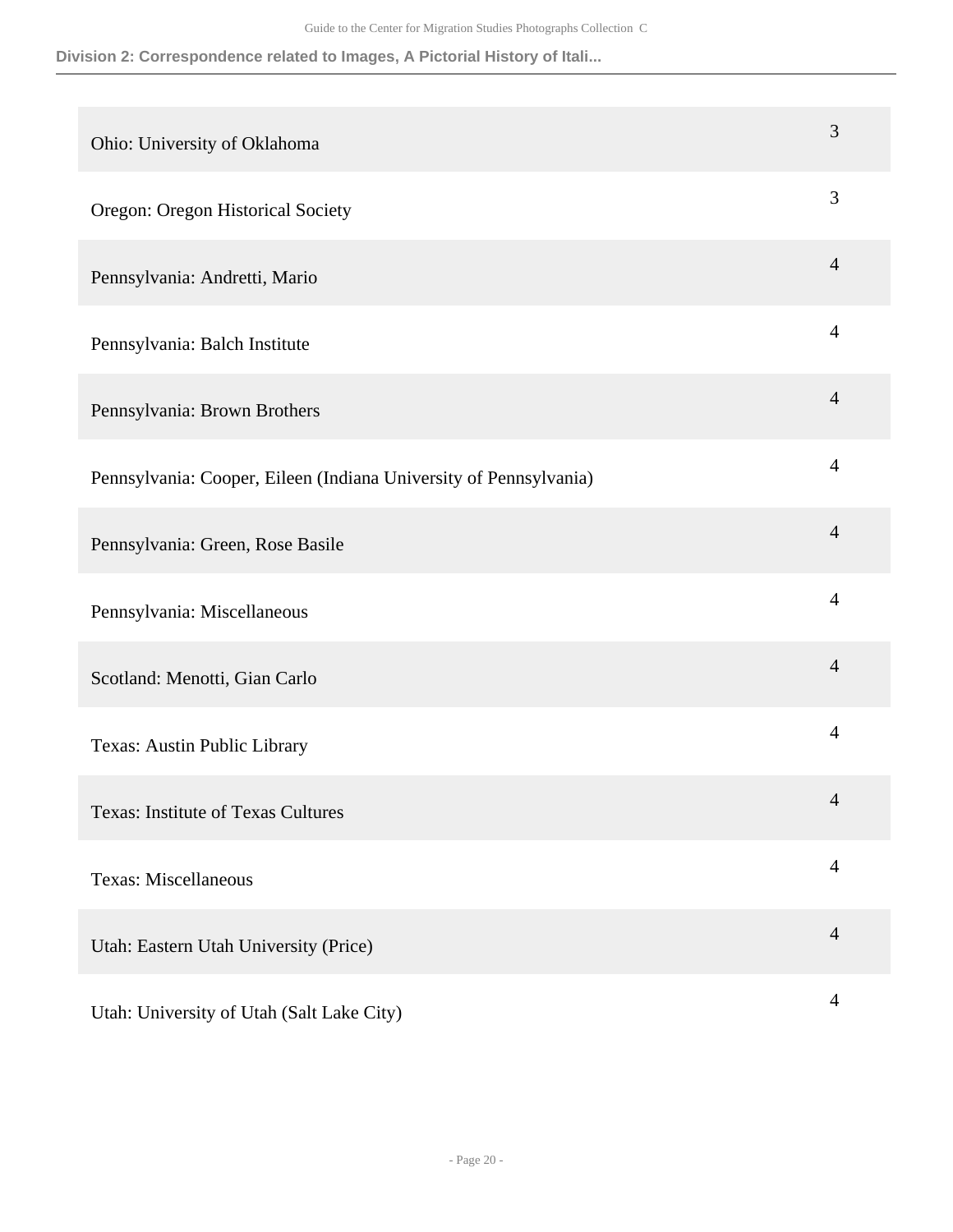| Utah: Utah State Historical Society (Salt Lake City)   | 4              |
|--------------------------------------------------------|----------------|
| Vermont: Aldrich Public Library (Barre)                | 4              |
| Vermont: University of Vermont                         | $\overline{4}$ |
| Vermont: Vermont Historical Society                    | 4              |
| Washington: Miscellaneous                              | $\overline{4}$ |
| Washington, D.C.: de Concini, Dennis                   | $\overline{4}$ |
| Washington, D.C.: Government Printing Office           | 4              |
| Washington, B.C.: Library of Congress                  | $\overline{4}$ |
| Washington, D.C.: National Catholic News Service       | $\overline{4}$ |
| Washington, D.C.: National Italian American Foundation | $\overline{4}$ |
| Washington, D.C.: Scali, John                          | $\overline{4}$ |
| Washington, D.C.: Smeal, Eleanor Cutri                 | $\overline{4}$ |
| Washington, D.C.: Volpe, John                          | $\overline{4}$ |
| Wyoming: University of Wyoming                         | $\overline{4}$ |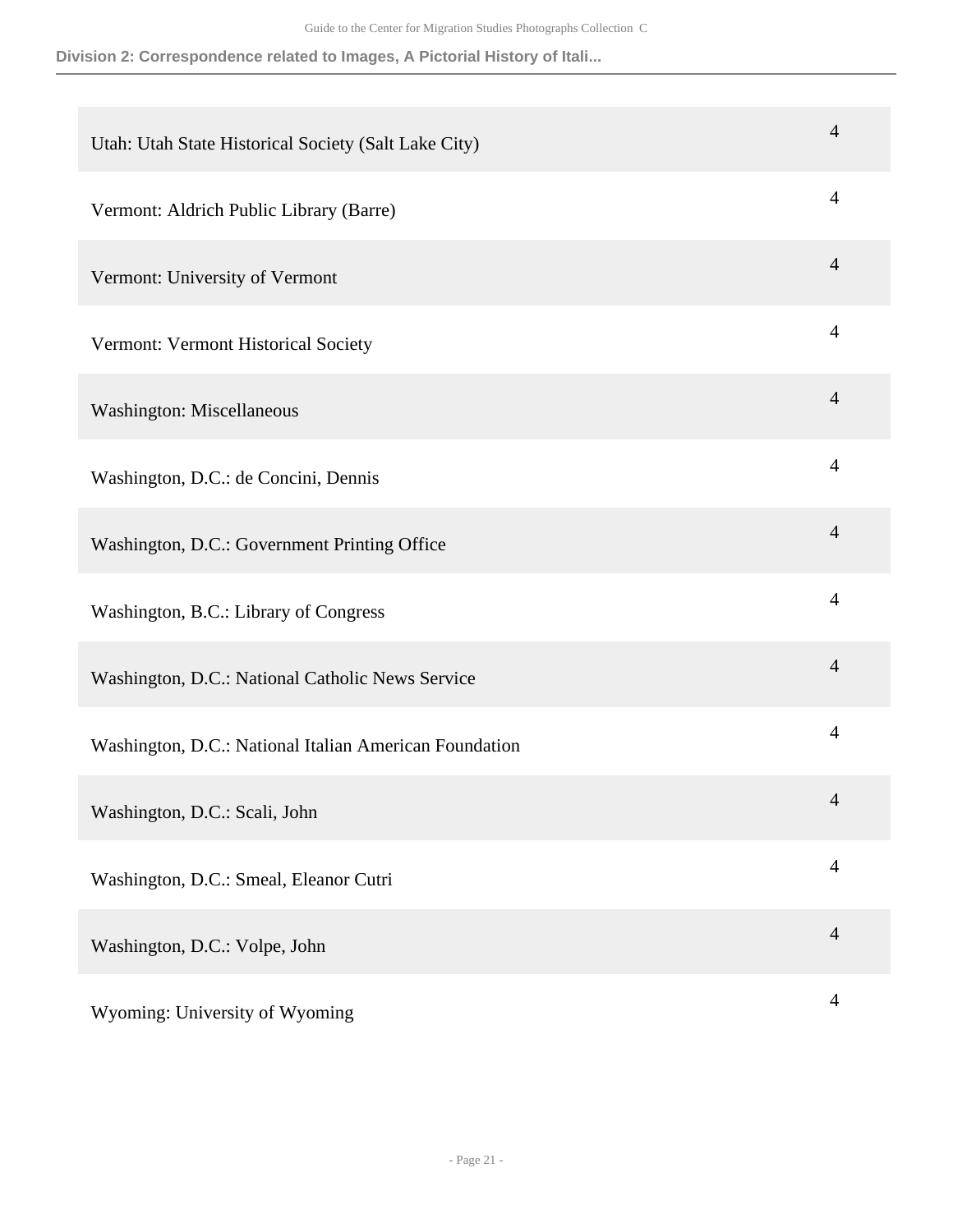#### <span id="page-21-0"></span>**Division 3: Negatives**

#### **Scope and Contents note**

Division III has two Series. Series I contains negatives generated by T. J. Marino, a photographer who worked for CMS in the 1970s. He assigned numbers to every strip of 35-millimeter film he took for CMS, up to #2002. These are boxed together with their contact prints. Series II consists of archival negatives. Each of these negatives has a unique number, starting with #3000.

#### **Series I: T.J. Marino Negatives**

<span id="page-21-1"></span>

|                                      | <b>Box</b>       |
|--------------------------------------|------------------|
| Negative Numbers 429-650             | 5                |
| Negative Numbers 651-723             | 6                |
| Negative Numbers 728-850             | $\boldsymbol{7}$ |
| Negative Numbers 852-1025            | 8                |
| Negative Numbers 1026-2002           | 9                |
| <b>Series II: Archival Negatives</b> |                  |
|                                      | <b>Box</b>       |
| Negative Numbers 3000-3861           | 10               |
| <b>Division 4: Reference Prints</b>  |                  |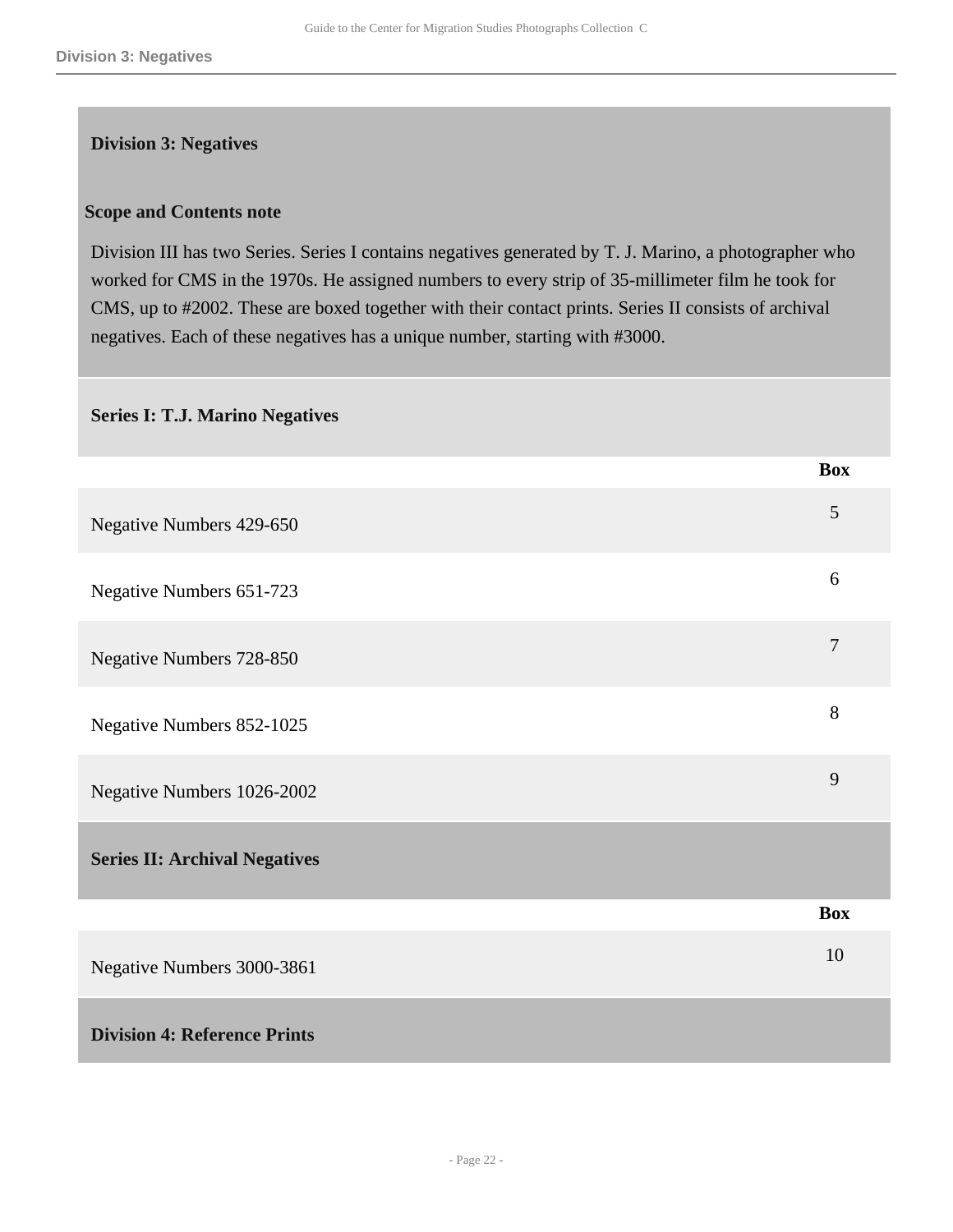#### **Scope and Contents note**

As CMS makes copies of its photographs, these copies are placed in archival sleeves in three-ring binders. Each print has a label containing several bits of information. The label identifies the print as belonging to Collection #091. It also identifies the print as belonging to a particular series, such as the prints of originals in other collections in the CMS archives. Each print is assigned a unique number, enabling CMS to catalogue each image electronically and also to facilitate researcher requests for copies. These unique numbers begin at #3000, and are assigned in chronological order; that is, those acquired most recently will have the higher numbers. Finally, each label carries information about whether there is a negative available for copying the print. In most cases, the print number and negative number are the same number, and in those cases the number is always over #3000. In the case of some older prints, the print number is over #3000 but the negative number is a three-digit number or a number less than #3000. That indicates that the negative was generated at the time that photographer TJ. Marino worked for CMS.

|                         | <b>Volume</b>  |
|-------------------------|----------------|
| Print Numbers 3000-3050 | $\mathbf{1}$   |
| Print Numbers 3051-3082 | $\overline{2}$ |
| Print Numbers 3083-3099 | 3              |
| Print Numbers 3100-3140 | $\overline{4}$ |
| Print Numbers 3141-3199 | 5              |
| Print Numbers 3200-3243 | 6              |
| Print Numbers 3244-3279 | 7              |